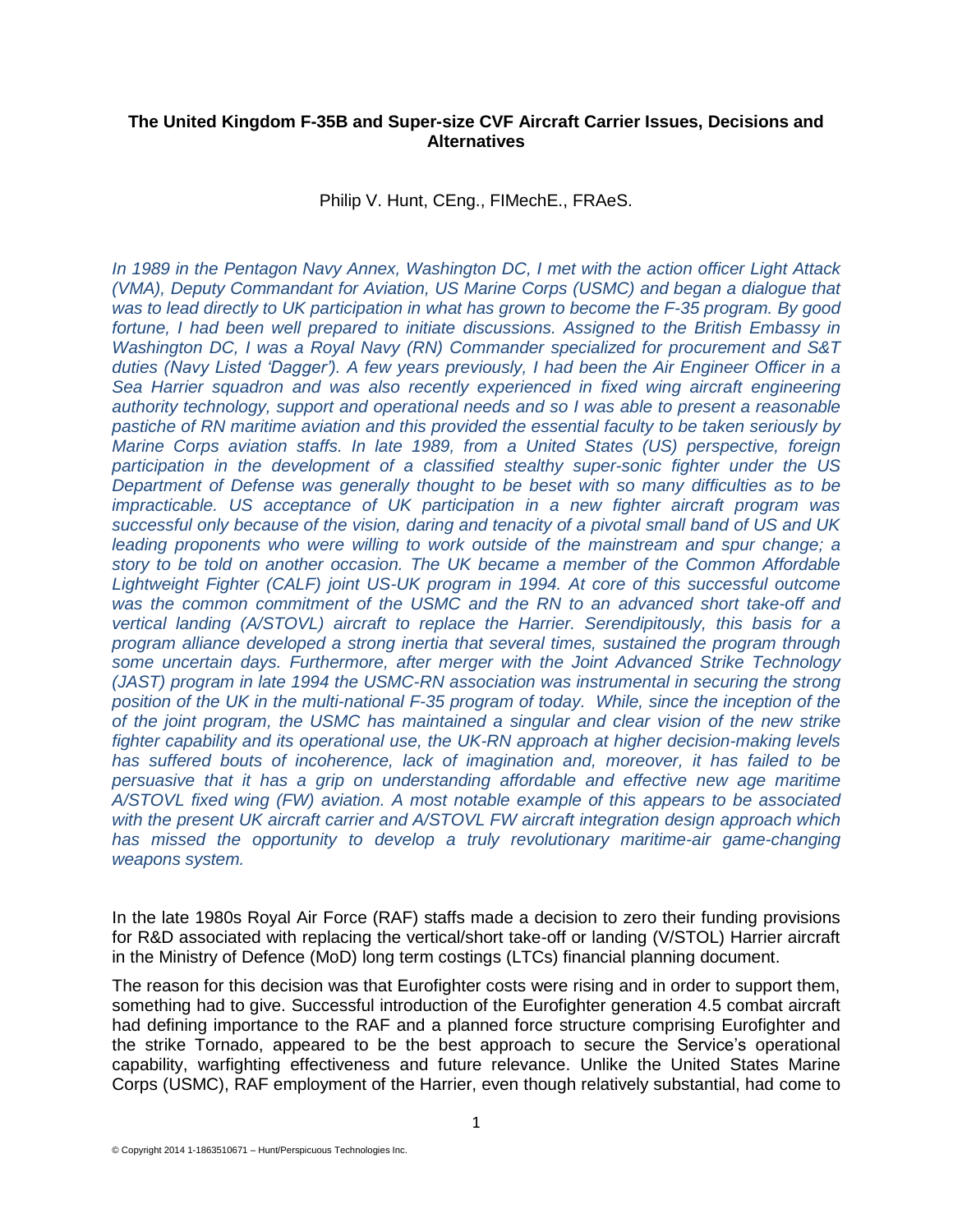exist with a relatively tepid degree of enthusiasm. The operational limitations incurred as a result of having V/STOL capability diminished its strike value to the RAF. The Harrier was able to short take-off and land vertically but it was considered to have range, speed and weapon load limitations. As with the United States Air Force (USAF), the close air support (CAS) mission was considered to be problematic because of potential susceptibility to higher attrition from defensive ground fire (countered later on by emerging precision weapons – becoming a true agent of change). Operations from austere sites (including maritime deployment) and an outstanding ability to sustain high sortie generation rates, so valued by the USMC, merited less when weighed against the preferred and more traditional RAF force basing criteria.

RAF zeroing V/STOL funding in the LTCs was recognized to be a mortal blow to future naval fixed wing (FW) aviation by the sentinels in the Royal Navy (RN) operational requirements (OR) staffs. An A/STOVL successor to Sea Harrier was counted to be the only viable way to replace this aircraft because alone, it would allow next generation FW fighter/attack air to operate from smaller and therefore, affordable carrier platforms; the link between small aircraft carriers, the core mission and affordability was well understood at that time. As the junior aviation service, the RN supported a share of around 25% of Harrier follow-on R&D costs and although this was preserved, without the dominant RAF share the RN had insufficient funding to go it alone. The puzzle at the end of the 1980s for the OR staffs (Navy) was what to do?

Front line Royal Navy (RN) fixed wing (FW) aviation ended once before with the paying-off of the aircraft carrier Ark Royal in 1978.This closing chapter was a consequence of the political decision to cancel the large replacement aircraft carrier CVA-01 in the mid-sixties because it was deemed to be unaffordable and less relevant. However, the RN returned to FW aviation in April 1980 with the Sea Harrier FRS-1 and a smaller aircraft carrier, the so called through-deck cruiser anti-submarine warfare ship, HMS Invincible. If 'must needs' austerity rather than any innovative genius was the mother of this new aircraft-ship invention, it matters little. Sailors have never believed the maxim "any port in a storm" to be in the least, pejorative; what counts is that the RN found a path back to FW aviation at sea. History shows that this came not a moment too soon as a nasty type of storm was rising in the South Atlantic abetted by the grossest political miscalculation in Whitehall<sup>1</sup>.

Former US Secretary of Defense Don Rumsfeld made a comment about having to go "to war with the army [aircraft] you have, not the army [aircraft] you might want or wish to have at a later time" and he was exactly correct. However, this notion does not provide an absolution for Governments and their military planning staffs to assemble their military capabilities so poorly that the successful outcome of armed conflict is jeopardized due to substandard force mix and limited or flawed or inferior weapons. For sea warfare, there is an obligation to assure that 'blue water' maritime forces possess organic air defense cover and the decisions of 1978 and 2006, to dispense with organic RN maritime FW fighter air, should certainly be seen as decisions that exposed the fleet to danger - the most recent of these involved the scrapping of the Sea Harrier.

During WW II, on 27 May of 1941, Sub Lieutenant John Moffatt, flying a Fairey Swordfish, launched the torpedo that stuck and disabled the German Navy Bismark's steering gear. This was certainly the turning point of a desperate chase and the decisive event that would lead to the *Kriegsmarine* battleship's sinking. Later in life, Moffatt noted that the weather conditions that the Swordfish operated in that day were "unbelievable". At launch, the carrier was pitching through 60 feet, the decks were awash and there was ~70 knots of wind over the deck. He took the view that 'no other 'planes in the world could have done what the Swordfish did that day' (we will return to this later). What is not mentioned by Moffatt is that during the chase of the Bismark,

<sup>&</sup>lt;sup>1</sup><br>Witness British Foreign Secretary Lord Peter Carrington's resignation in 1982, taking full responsibility for the failures to anticipate Falkland Islands developments. Ministerial and military resignations are rare in any circumstances and while right to go, Carrington showed great personal honor and principle – and clearly, he took *one for the team*!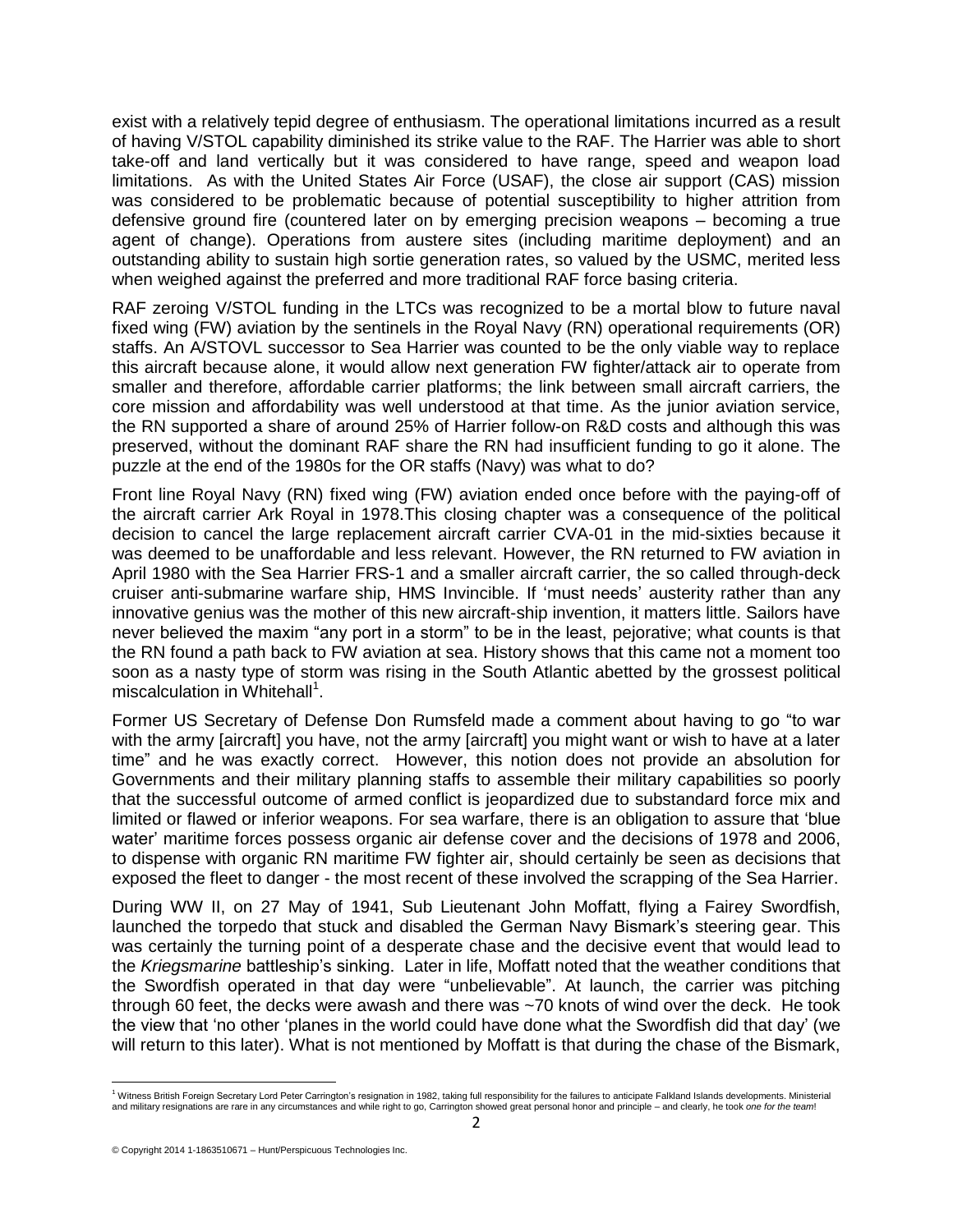the RN aircraft enjoyed local air supremacy unlike the later Swordfish action involving the Channel dash of *Scharnhorst* and *Gneisenau* during Operation Cerberus in February, 1942 (when the superior Luftwaffe Focke Wulf 190 fighter debuted)<sup>2</sup>. On this later occasion, the German air force established local air superiority and the immensely gallant Swordfish attack failed with all aircraft destroyed. The principal take-away from the Bismark and Cerberus operations is that the initial operational air priority was initially to clear the sky over respective targets in order to establish sufficient ascendency to assure enough impunity to make successful attacks – underwriting the importance of FW fighter aircraft.

The Falkland's conflict provides a similar experience. Anti-Aircraft Artillery (AAA) and Surface to Air Missiles (SAM) from defended enemy positions quickly exposed CAS low flying vulnerabilities (prior to the advent of precision weapons). Low flying avoidance strategies (speed and surprise) in the face of deployed fire control radars were quickly demonstrated to be flawed as the 20 mm cannon-fire strike on the tail of the Sea Harrier piloted by Lt. Cdr. David Morgan bore witness. However, in the air defense role, Sea Harrier FW aircraft successfully mounted Combat Air Patrol (CAP) defenses for task group components; intercepting attacking enemy aircraft or otherwise disrupting their operations. The attrition of surface ships by the successful air attacks of a determined and brave enemy, when fleet air cover was missing, demonstrated quite graphically the importance of organic air defense. Without the presence of 800, 801 and 809 Naval Air Squadron (NAS) Sea Harriers and supporting Air Early Warning (AEW) Sea King HAS 5s of 820 and 826 to provide tactical air superiority at moments of critical importance, retaking the Falklands would not have been possible. Sea Harriers destroyed 20 enemy aircraft. This serves to emphasize that prioritization is needed and that air defense comes first among equals for naval FW aviation which must strive for local air superiority to facilitate strike and other missions at acceptable attrition rates. This does not detract from the importance of other capabilities but follows that the raison d'être of maritime FW aviation is the provision of effective fighter aircraft to counter enemy air; even when considering power projection operations. In the absence of effective shore based allied air force air defense assets (e.g. during the German Operation Cerberus), there are only organic maritime fighter aircraft to secure air supremacy, superiority or at least parity in task force operating air space commensurate with achieving operational objectives. In the lead up to the 2006 Sea Harrier decision, it was important for keyed up Navy Staffs to understand and defend the retention of the Sea Harrier because of its importance to fleet air defense (AD).

The present absence of AD RN aircraft in the Fleet is unquestionably, deplorable. It indicates a failure by the Admiralty Board to be persuasive that there is a critical and unambiguous need for fighter capability. It is hard not to conclude that individual senior uniformed naval officers were not up to winning the professional maritime FW aviation argument and it might be imagined, their being bamboozled by First Secretaries and their political masters into accepting militarily dangerous savings measures. Perhaps more obviously, the premature loss of the of Invincible Class carriers, Sea Harriers and Harrier IIs removed the option for the Government to commit maritime aircraft to a number of later coalition missions and so avoid the vexing complexities and delays of off-shore or foreign basing. Although the present Government has only itself to blame because it chose to cut the Harrier-Invincible maritime strike and reconnaissance capability prematurely, damningly it was the Board that evidently lost the military argument.

The RN leans on tradition and it picks out its future leaders at an early stage in their careers and gradually and by increments, it grooms them for high rank. Even the odd Court Martial may not get in the way of a steady ascent for an anointed and rising star. For non-conformists, original thinkers and for late developers who bloom with the acquisition of experience and confidence,

 <sup>2</sup> Kurt Tank's WW II single-engin[e fighter aircraft](http://en.wikipedia.org/wiki/Fighter_aircraft) described by him as a "cavalry horse" versus the "race horse[" Spitfire Mk. V](http://en.wikipedia.org/wiki/Supermarine_Spitfire_(early_Merlin_powered_variants)#Mk_V_.28Types_331.2C_349_.26_352.29) over which its performance was superior in all but turn radius was a 'disruptive technology' and put allied fighters at a distinct air combat disadvantage for nearly a year until the introduction of the improved Spitfire Mk. IX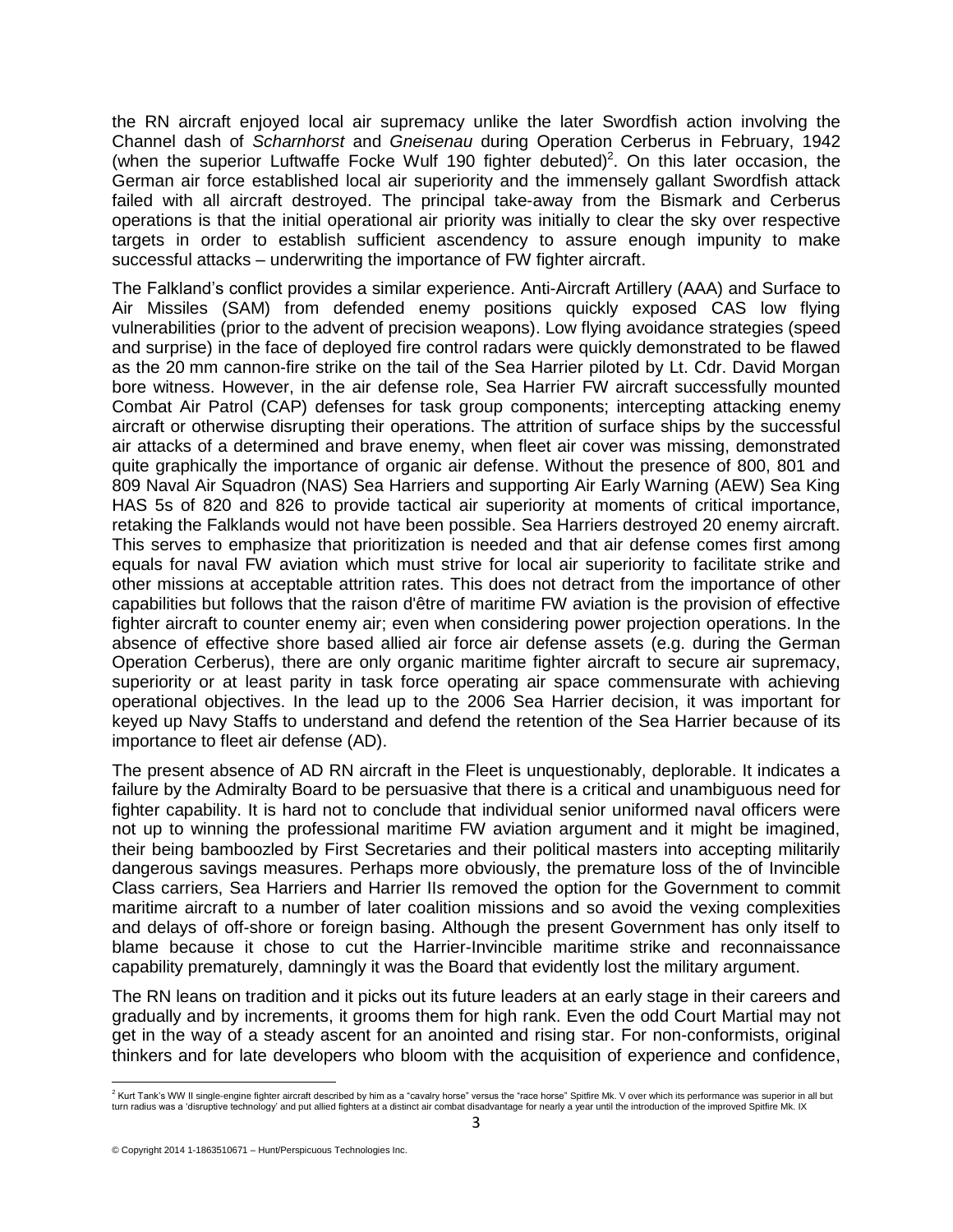or those others who are bright but quirky and outside of the mainstream, the chances to catch up are usually slim. An old navy toast celebrates the winnowing effect of a "bloody war and a sickly season" that can shake things up and allow chance to give opportunity to talent that arrives eccentric to the chosen elite  $-$  how else might a Major Orde Wingate<sup>3</sup> have made the rank Major-General? The RN structure does not groom uncomfortable innovative intellectuals (e.g. such as Von Manstein's lazy-clever combination)<sup>4</sup> and is suspicious of those unorthodox but creative people such as US Admiral Hyman Rickover<sup>5</sup>, "Father of the [US] Nuclear Navy" whose single-mindedness was legendary. It seems unimaginable that the RN would elevate an intellectual like Admiral William J. Crowe<sup>6</sup>, USN, for example, as did the United States, because his eclectic and non-traditional past would have appeared inconsistent with usual progression to high command. Few officers on the Admiralty Board have Masters or Doctorate degrees or a strong background in Research, Development, Test and Evaluation (RDT&E), the petri dish of technology discovery and innovative thought. As an institution, the RN has often been comparatively uncomfortable with new technology and innovation and, has preferred traditional approaches (being easier to assess development risk). Naysayers will disagree and cite examples to the contrary which usually have succeeded by evolution or otherwise incrementally but not as a new and revolutionary wave sweeping away all before. There are historic exceptions such as Admiral Beatty, the great RN implementer of change who worked to get 'coal out and oil in' to RN ships. At the highest level, Bill Crowe-like free-thinking or Rickover-like obsession can be great instigators of change. However, this can only work if accompanied by a strong, robust and assisting cadre of vocational expertise and operational experience to provide clued-up insight. Evidentially, too frequently during the past fifty years or more, the RN has not produced the leaders able defend maritime air either intellectually or with the necessary vigor. The Navy leadership can only hold itself responsible and should examine its culture for its inability to develop its own modern-day Hugh Trenchard<sup>7</sup> or Billy Mitchell<sup>8</sup> for moments when revolution is needed; such men had a passionate appreciation of the importance of aviation for national defense and fought their cause with all of the skill and conviction of a Horatius<sup>9</sup> at the bridge; they were pugnacious men with the gall to win, whatever the odds. As noted in the foregoing, although the decisions to scrap the Sea Harrier/Harrier fleets were taken politically by a Conservative Government wanting to reduce costs, the responsibility for allowing it to happen falls to the Admiralty Board. Simply, it was they who must take responsibility for not developing the internal expertise to mount an effective defense of the type that had been conducted successfully by the likes of Trenchard and Mitchell in times past.

There has been a long time failure by the RN Aviation Staffs to develop and sell a convincing maritime air doctrine for UK FW air at sea that can provide an unassailable and lasting common wisdom for existential purpose (distinct from *Carrier-Enabled Power Projection doctrine*). The absence of a lasting RN air doctrine has left RN FW aviation somewhat exposed several times since 1956 with Staffs having to invent arguments for continued existence from scratch and on the fly. Contrast this with the USMC whose policy has been consistent and aims for a force in which "all tactical Marine air will be vertical take-off and landing (VTOL) or at least short take-off

 <sup>3</sup>Major-General Orde Charles Wingate DSO (26 February 1903 – 24 March 1944), British Army officer known for creating special military units i[n Palestine](http://en.wikipedia.org/wiki/Palestine) in the 1930s and later, during WW II, in Abyssinia, Sudan and Burma and, is most famous for his creation of the *[Chindits](http://en.wikipedia.org/wiki/Chindits)*, the airborne deep-penetration troops trained to work behind enemy<br>lines in the Far East campaigns against Japanese

wearing garlic on a string around his neck to ward off mosquitoes, he was highly innovative<br><sup>4</sup> Field Marshall Erich von Manstein (24 November 1887 – 9 June 1973), was a prominent WW II *[Wehrmacht](http://en.wikipedia.org/wiki/Wehrmacht)* commander. He is well kn four types of officer. First, there are the lazy, stupid ones. Leave them alone, they do no harm...Second, there are the hard-working, intelligent ones. They make excellent staff *officers, ensuring that every detail is properly considered. Third, there are the hard-working, stupid ones. These people are a menace and must be fired at once. They create* 

*irrelevant work for everybody. Finally, there are the intelligent, lazy ones. They are suited for the highest office"*<br><sup>5</sup> Promoted Vice Admiral in 1958, Rickover exercised tight control for the following three decades ov

<sup>6</sup> Admiral William J. Crowe, Jr. (January 2, 1925 – October 18, 2007) was US Nav[y Chairman of the Joint Chiefs of Staff](http://en.wikipedia.org/wiki/Chairman_of_the_Joint_Chiefs_of_Staff) (1985 – 1989) and later US Ambassador to the United Kingdom (1994 – 1997)<br><sup>7</sup> [Marshal of the RAF,](http://en.wikipedia.org/wiki/Marshal_of_the_Royal_Air_Force) Hugh M. Trenchard (3 February 1873 – 10 February 1956) was instrumental in establishing the RAF, seeing off the predatory aspirations of the Army and

Navy and, [pressing for the RAF's own institutions in order to develop airmanship](http://en.wikipedia.org/wiki/Royal_Air_Force) and engender the air spirit; for this, rightly, he has been called the *Father of the Royal Air Force*<br><sup>8</sup> William "Billy" Mitchell (December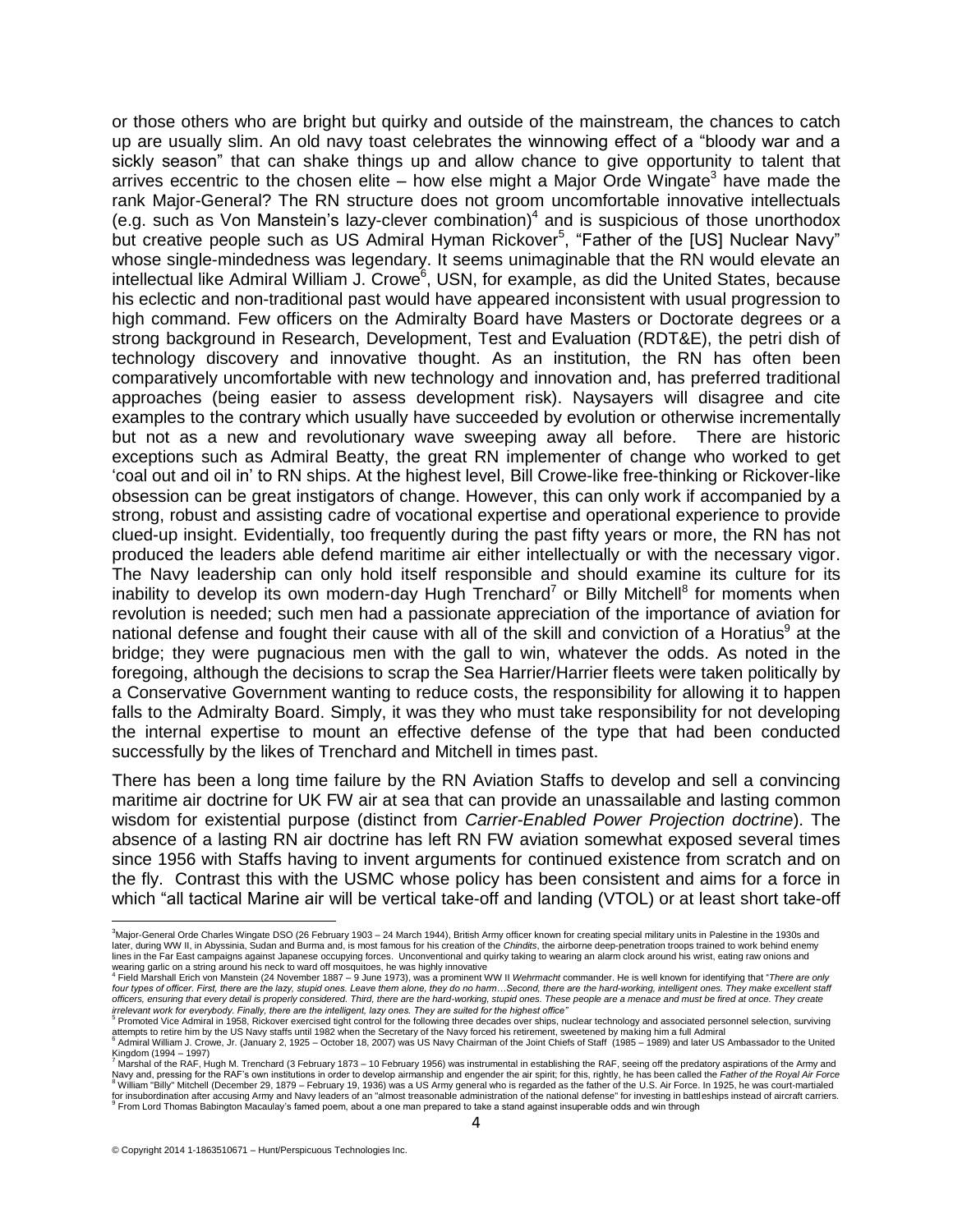and landing (STOVL) capable". The Marine Corps has strong political advocates, bespoke combat ships, a clear role as special light infantry and, Marine aviation is recognized as second to none in supporting Marines on the ground. Marine generals have managed the Joint Strike Fighter/F-35 program exerting influence on the aircraft development, so assuring that Marine Corps mission needs are well preserved. Contrary to this after 1957, RN aviation has often seemed to wander somewhat aimlessly as various political tides have continued to shift policy direction this way and that. A priority for the Admiralty Board might be to secure development of a convincing doctrinal thesis from its Aviation Staffs. Apropos the USMC aviation, the first listed doctrinal item for the RN is to have Navy pilots flying missions to protect their sailors and their ships; this is the type of union which amongst servicemen, unleashes powerful devotion, conviction and commitment.

In 1991, Sea Harriers flew in Gulf War 1, attacking ground targets and patrolling the no-fly zone. They were later deployed to the 1992-95 conflict in Bosnia as part of NATO's peacekeeping efforts. The aircraft were operated from light carriers in the Gulf and Adriatic, respectively. From 1997, operating alongside the RAF Harrier II GR7 variants in the ground attack role, the Sea Harrier was shown to be less capable and consequently less valuable for the tactical strike mission. With air defense progressively counted as less pressing, the political relevance of the Sea Harrier diminished and with it, the Naval Staffs resolve to defend continued ownership of a fighter weakened. Joint operation from RN carriers served an immediate need but undoubtedly, it undermined the argument for discrete Navy ownership of its carrier borne aircraft. First, Sea Harriers and subsequently, with the Naval Staffs effectively powerless to act, the RAF offered up Harrier IIs as a 2010 savings measure to the Treasury raptors. Ending up with no FW aircraft or aircraft carriers at all, it appears that the RN was out-staffed by the RAF by failing to anticipate an obvious outcome (déjà vu). Lest this writer be accused of paranoia by suggesting RAF scheming machinations - no such thing! The Services exist in a state of positive and competitive tension despite chummy intent to operate under joint command structures. By size and understanding of aeronautics, the RAF remains the UK military lead for aviation and the RN Fleet Air Arm (FAA) must defer, respect and learn air-craft from its big-sister service. However, in much the same way that the USMC aviation defends its independence within the USN in a much closer relationship than between RAF and RN, then so must the RN defend its distinct needs and missions. This is for the very good reason that the Navy is the repository of maritime operational understanding. If today the absence of FW FAA assets at sea is palpable evidence that there has been a failure to win the argument then it behooves the Admiralty Board to improve its ability to make its argument. It requires development of an RN cadre of best minds with the intellectual quality and audacity to win the argument within the MoD structure.

Leading up to the 2006 withdrawal decision, the politically numbed RN air culture failed to confute effectively that the relative performance limitations of the Sea Harrier had made it dispensable, so making it more vulnerable to being taken as a savings measure. However, the Sea Harrier's shortcomings, during its operational life as a Navy fighter were arguably never comparatively more than those of the Swordfish as a strike aircraft – and, like John Moffatt's Swordfish, at a pinch, it could recover to a small deck spot in gale force weather. In the early 1990s, the Sea Harrier F/A-2 entered service to replace the FRS-1. Its development was born partly out of lessons learnt from the Falklands War and it was developed for advanced fighter capabilities. The main differences were a new pulse-doppler radar system (the Blue Vixen) and the AIM-120 AMRAAM missile. The Blue Vixen was the first fielded system in the world to be designed specifically for use with the AMRAAM, and at the time was considered one of the most capable radar systems of its kind (it would later form the basis for the development of the Eurofighter's CAPTOR radar system). The Blue Vixen/AMRAAM combination made Sea Harrier a competitive and lethal air defense fighter with the ability to track and engage four separate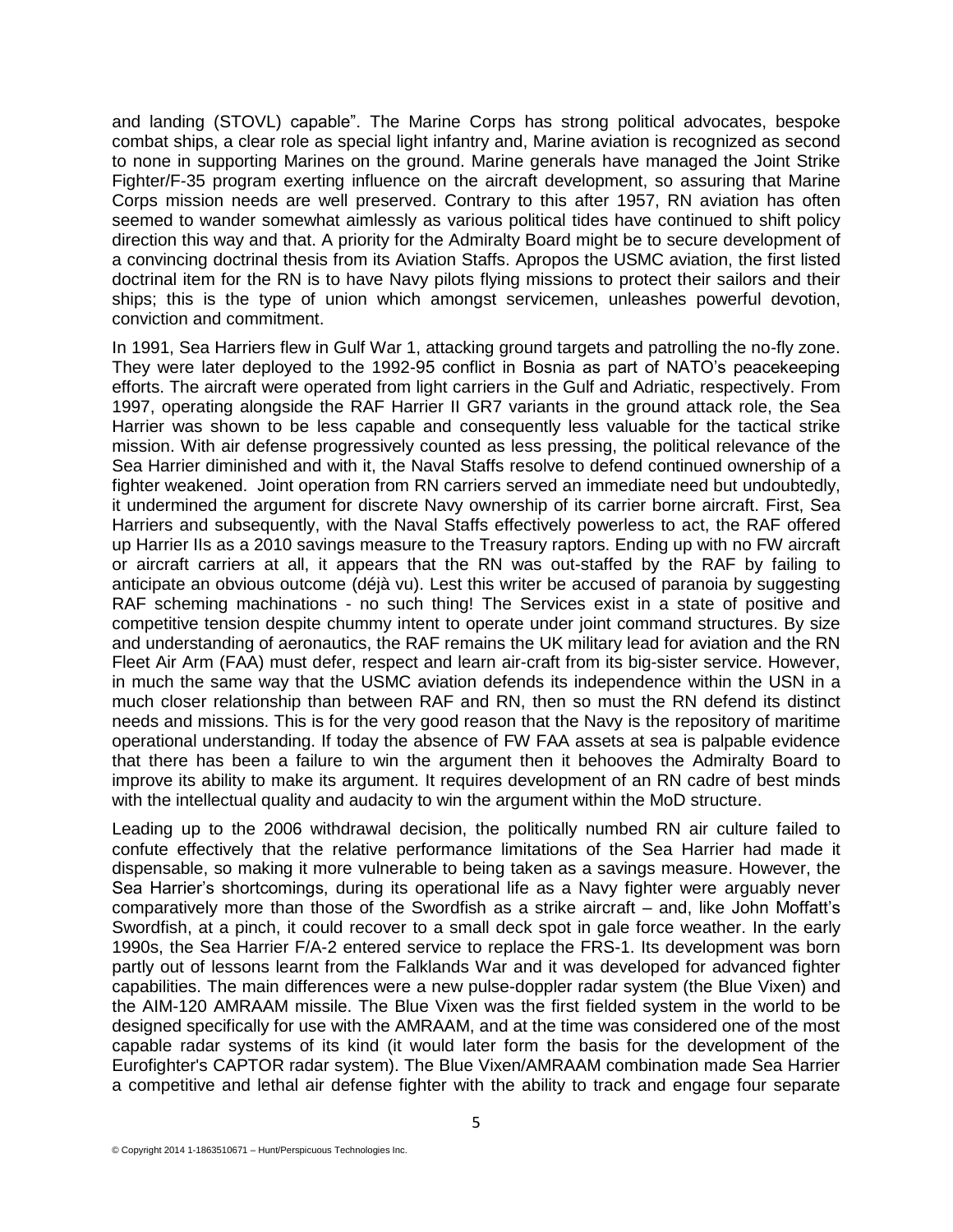targets with AMRAAM simultaneously; to engage beyond visual range (BVR) operating in adverse weather and day-night conditions. At a stroke, the Sea Harrier was lifted to become a much more capable naval fighter with an air-to-air stand-off BVR capability that mitigated some platform shortcomings. Endurance remained less than ideal for CAP and return performance with bring-back payload remained limited (the failure to fund acquisition of the more powerful RR Pegasus 11-61/Mk 107 with its additional 15% high ambient temperature thrust in the 1990s was unfortunate). However, in the F/A-2, the RN possessed an aircraft that provided highly credible fleet air defense<sup>10</sup> with some platform limitations that were offset by the advanced BVR capability. As noted, to have conceded this capability in 2006 remains a horrible calamity for current Fleet air defense. Events in the Middle East may have dominated recent thinking leading to a focus on strike mission priorities but as a reminder of the need for air defense, on August 17, earlier this year, a US P-8A maritime patrol aircraft was intercepted and harassed by a Chinese Shenyang J-11 fighter about 120 nm east of Hainan Island. The US has now deployed additional fighter aircraft on station, perhaps to fly P-8A escort patrols but certainly to provide counter-balance through increased presence. The RN does not operate long range maritime patrol aircraft in the contested South China Sea area, but in parallel scenarios, when it is necessary to test free access to international waters and air space, alone or with allies, fleet assets will remain exposed to harassment or worse until the RN has its own fighter aircraft.

Looking back to the 1970s, with the impending loss of RN FW aviation and anticipating the demise of Ark Royal (1979), Navy thinking was cornered and, when there are few options, the path often becomes more obvious. The energetic and innovative USMC was already showing the way and began to receive its first AV-8A Harriers in 1971 with VMA-513 taking the jets to sea shortly afterwards. RN commitment to a new class of flat-top ship, with the capability to accept short take-off and vertical landing (STOVL) aircraft led to the laying down of Invincible in 1973. A bespoke RN bubble-cockpit fighter version of the Harrier was ordered, this time with the Navy staffs showing commendable guile and persistence in the face of anemic Air Force enthusiasm. What is notable is that the RN path to embrace STOVL and smaller carrier technology was a forced measure. Like a 'shot-gun marriage', it was a forced union because first choice, conventional cat/trap aircraft and carrier were denied politically. For the USMC, the motivation was different since their doctrinal goal was an all-VTOL force and adaptation of Harrier STOVL technology provided the innovative technical lift to get there. As Oliver Cromwell said, "Necessity hath no law" and during the mid-1970s the Navy Staffs brooked no resistance to make it happen – undoubtedly, there were a few uniformed staff officers who visualized the solution and provided the effort – it is a pity that their identities are lost because much is owed to their perspicacity. Forced or unforced, putting STOVL Sea Harriers to sea in the fighterreconnaissance-strike role in small Invincible Class aircraft carriers ranks as one of the great innovative military adaptations of modern air-sea warfare.

The Sea Harrier-Invincible combination provided a technical change that was militarily transformational and whose potential is well described by Albert Einstein who was reported to have said, *"Technical change is like an axe in the hands of a pathological killer*". If conventional maritime FW aircraft and big aircraft carriers (catapult and arrester gear equipped) were denied because they were unaffordable, STOVL plus small carrier technologies was the 'game changer' that allowed the RN to return FW operations to sea in 1979. It was the ability to short take-off and land vertically that allowed operation from small deck space and therefore, smaller Invincible Class ships. However, there were other benefits too. For example, The Sea Harrier was a small aircraft and did not require wing-fold and the high sortie generation rate and overall availability allowed fewer aircraft to do more. Technology has moved on and recent

 <sup>10</sup> To the House of Commons Defence Committee on Wednesday 24 November 2004, just two years before the RN gave up its Sea Harriers, then 1SL/CNS stated that "there is no doubt the FA2s have got a superb anti air warfare capability"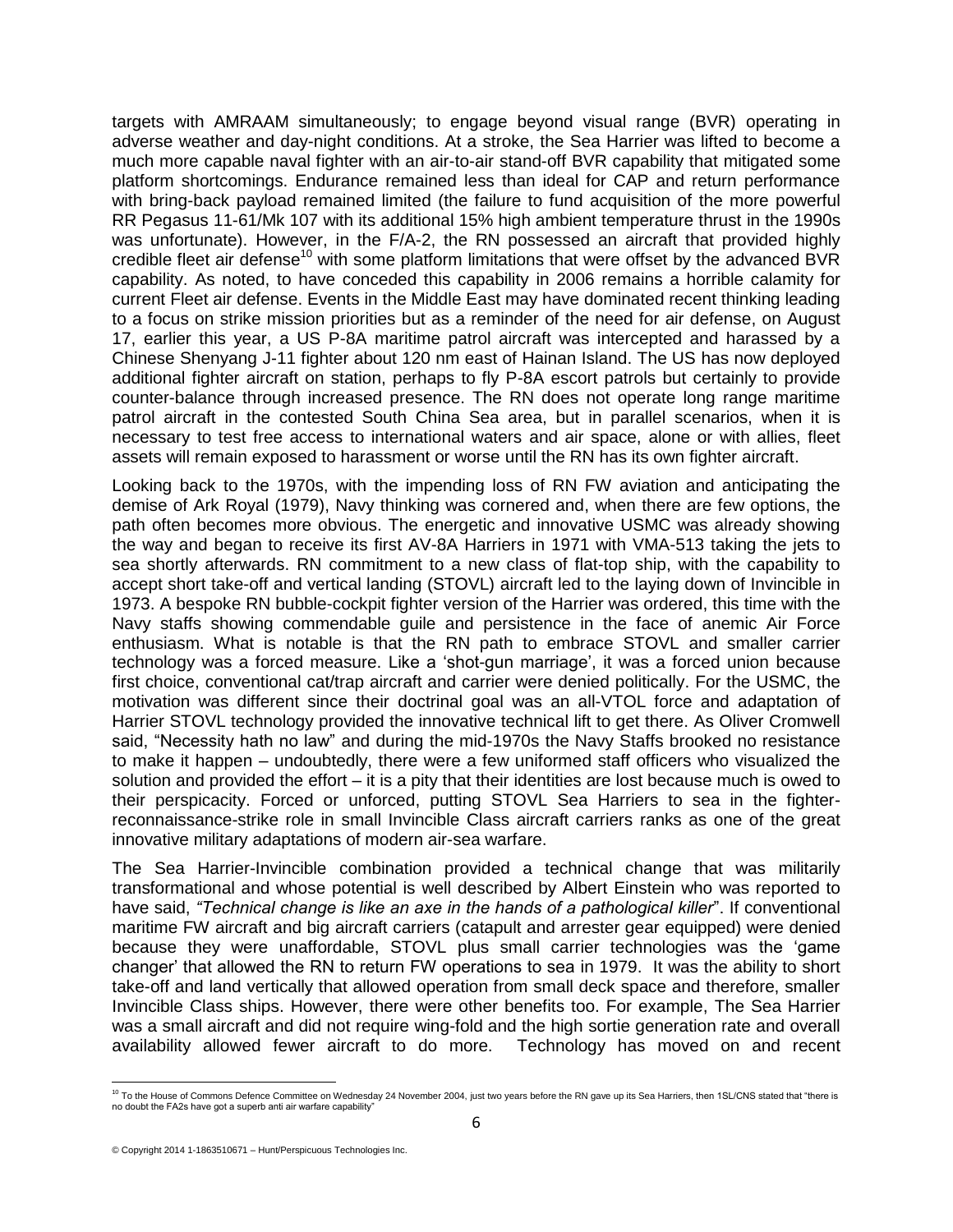developments such as precision weaponry, stealth-survivability, systems integration, new sensors and new composite materials allow platform designs to stay relatively small yet still provide exponential improvements in operational capability. The new generation of advanced STOVL (A/STOVL) exploits both original advantages and new technology developments allowing continued use of smaller aircraft carriers. Regrettably, with this new generation of A/STOVL, it is not clear that the Naval Staffs recognized how well these aircraft can harmonize with smaller carriers as a weapons system with immense asymmetric operational value and cost effectiveness; why else dally with F-35C and cat/trap? Although Harrier aviation is over forty years old, it still retains mission effectiveness compared with other aviation (note again the USMC intention to operate Harriers through 2030). Enhancements such as A/STOVL and the incorporation of newer systems and sensor technologies improve some aspects of operational effectiveness by an order of magnitude. The USMC has recognized this, evidenced by maintaining a clear course to acquiring F-35B and 40,000 ton Wasp-Class (LHD), medium carriers. The LHD displacement is larger than light carriers since it has a full dual role amphibious capability. However, the new Italian A/STOVL aircraft carrier, MM Cavour (C550), will carry 12 F-35B and will displace around 30,000 tons and at around 8000 tons more than Invincible Class carriers, is nicely tailored for balanced and more affordable STOVL operations.

Norm Augustine's (US aerospace executive, former Under Secretary of the Army and Chairman of the Defense Science Board) well known law 16 states that defense budgets grow linearly but the costs of new military aircraft grow exponentially and he teased that by the year 2054, the entire US defense budget will be required to purchase just one tactical aircraft. However, remaining somewhat tongue-in-cheek with this, if the one tactical aircraft cost was normalized for capability and, it could be shown to replace everything that was in the air hitherto, then the comparison would be zero sum; logically, neither better nor worse. As development costs rise, the smart warfighter will bear this in mind. A useful comparative metric is the fly-away cost of a tactical aircraft divided by its weight to give an aircraft cost per lb. A 1960s era F-4 Phantom was around \$500 per lb, a 1980s F/A-2 Sea Harrier ~\$2,000 per lb, 2000 F-22 Raptor ~\$3,500 per lb and a 2015 F-35 Lightning ~\$4,500 per lb. The cost increases per pound weight of aircraft are not evidence that the aeronautics industry has become progressively less efficient over the years; rather it is an indication of a phenomenal increase in operational capability as more and improved systems have been squeezed into airframes. 'Bean-counters' bewail high development and acquisition costs and hope to drive them down by pressing for lower design, manufacturing and through-life support costs, et cetera. There are too, factions of military folk who suggest alternative strategies of employing swarms of cheaper lower capability systems. However, there is no turning the clock back with the evolution to technological intensity (save emergence of a new disruptive technology); airframe system density is here to stay. Rather than resist the technology trend, it is important to embrace and exploit it. For example, fewer more capable and smaller aircraft requiring a smaller support foot-print can allow smaller operating bases, smaller ships, fewer aircrew and fewer maintainers. The challenge for the planners is to roll with the technology rather than to buck it. If Augustine kidded about a future where tactical aircraft will be necked down to just one aircraft, this is evidently an impracticable force structure. Nevertheless, smaller carrier air wings that are well dispersed and operating from smaller platforms are a good response to the challenge to optimize the operational usefulness of more capable air assets.

With the UK 65,000 ton displacement super carrier sizing decision, the advantage of advanced F-35B transformational technology is not being fully exploited. Although it is not Norm Augustine's single 2054 aircraft, nevertheless, one fifth generation F-35 aircraft replaces multiple earlier generation aircraft. More warfighting capability is available from fewer fielded aircraft and is compensation for the high F-35B fly-away cost. Not to take advantage of this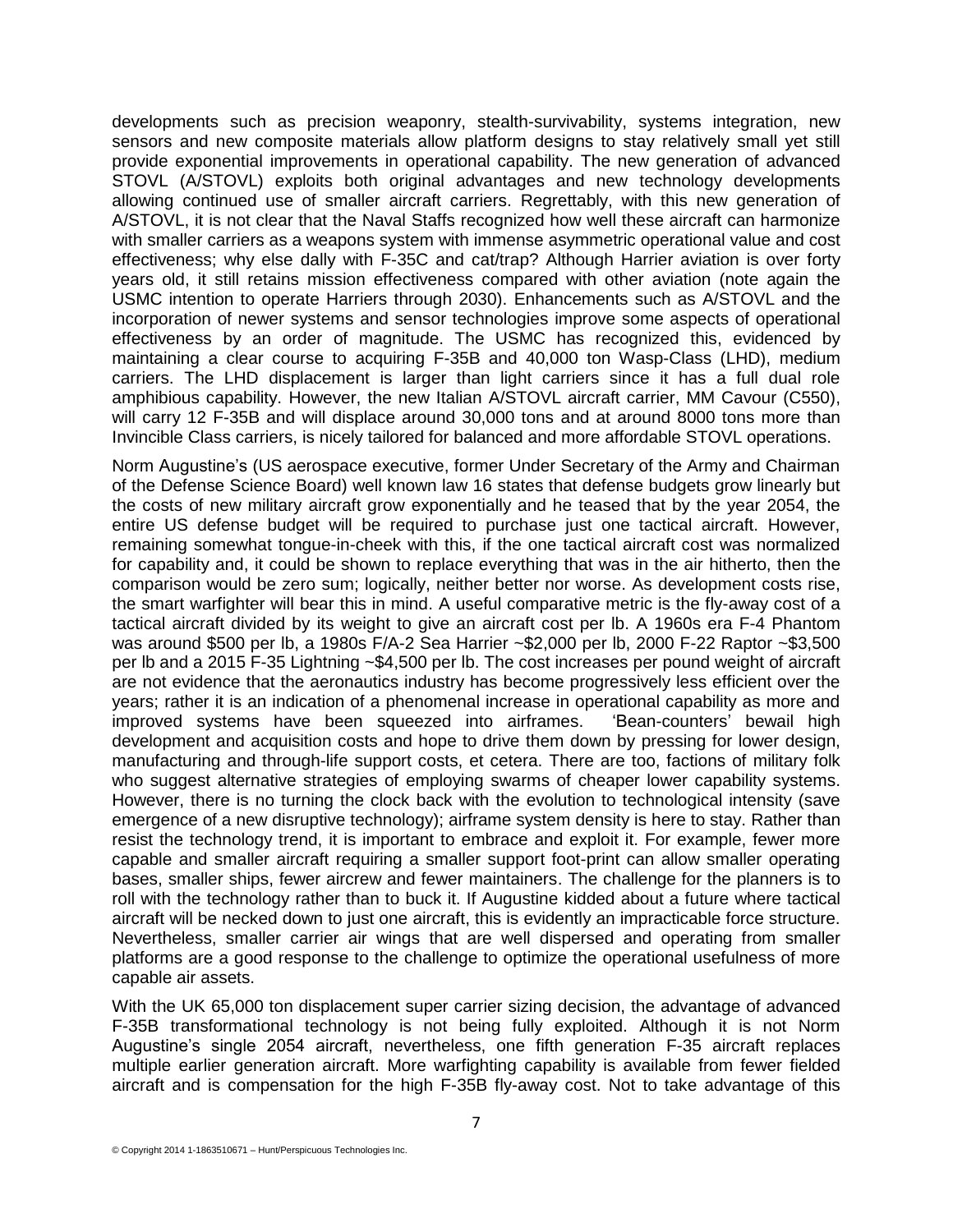disregards the value of a new technology. If an air group of 12 F-35Bs is more effective than two to three squadrons of earlier technology aircraft, a pay-off is the ability to accommodate them in a smaller aircraft carrier platform. The RN super carriers (Carrier Vessel Future (CVF)) are larger than necessary, witness the Italian Navy MM Cavour, that is sized for 12 F-35Bs. Contingency to carry mixed air groups can be militarily attractive but it must be weighed carefully against the question of affordability, total capital value and survivability. A smaller Fleet carrier approach, tailored to 8 to 12 F-35B, is arguably a more harmonized solution and better value for money. The super carrier CVF concept appears to be based on having one carrier at sea with some overlap by the second. A three-carrier solution, at smaller size (e.g. half the size of the CVF) might have assured two aircraft carrier air groups at sea and would increase operational redundancy and increase 'red' force uncertainty.

Why did the later RN leadership not recognize and exploit the design synergy of A/STOVL fifth generation tactical fighter and compact small carrier platform technologies because this was instrumental in late 1980s RN planning and the rationale behind UK pursuit of a partnership in which the USMC was a driving force? Some of the reason might be attributed to the weakening of critical and advanced technology advice available to the RN leadership resulting from the capability free-fall of the advisory UK R&D establishment beginning after 1988. This declined over twenty-five years through Royal Aircraft Establishment (RAE) to Defence Research Agency (DRA**)** to the rump Defence Science and Technology Laboratory (Dstl). The acquisition decisions to change from the F-35B to the F-35C (USN Cat/Trap variant) and then back to the F-35B, after the high costs of conventional carrier aircraft launch and recovery implementation finally dawned on Staffs and politicians, was as incomprehensible as it was disgraceful. It was procurement practice at its worst and presumably occurred because discriminating technical advice had not been solicited early enough. Evidently, equally awry was the weakness of the operational advice to leadership that supported the premature demise of the Sea Harrier/GR-9 before the inception of the F-35B and which has resulted in gapping fleet air defense with the consequent loss of hard-won maritime FW expertise. Any argument that purports that Harriers had to go because of obsolescence should reflect that it is the USMC intention to operate their Harriers through another sixteen years – besides, as the WW II Swordfish demonstrated, obsolescence is a nuanced notion. The loss of maritime FW practical skills and operational nous over a generation of operators (i.e. 2006/2010-2018+ hiatus) will be very difficult to claw-back and will be costly because experience usually has to be bought through practical lessons. Some common wisdom may never be recovered and regeneration through cooperation with French and US navies will be insufficiently bespoke. These damaging procurement and directorial decisions undermine confidence in whether the highest levels of RN FW leadership are properly engaged with proficient advice, are able to process it and are viscerally willing and able to act upon it. They suggest systemic failings in the executive advisory process and provide little assurance that the canons of innovative technology best practices are being followed.

As did the battleship HMS Vanguard, the massive CVA-01 aircraft carrier, planned as a replacement for the 1970s Ark Royal and cancelled in 1966, belonged to an imperial era. Swept-up by the Harold MacMillan "wind of change" speech<sup>11</sup> and burgeoning fervor for deimperializing withdrawal from East of Suez, such leviathans were considered unnecessary and otherwise unaffordable in the newly emerging global role that Britain anticipated. If, in the run-up to the decision to cancel CVA-01, the Air Staffs promised unrealistic land-based protective air cover, the Navy Staffs also failed to demonstrate with sufficient proofs, the humbug in the RAF

<sup>11&</sup>lt;br><sup>11</sup> British Prime Minister Macmillan's "Wind of Change" speech was a historically important address made on 3 February 1960 to th[e Parliament of South Africa](http://en.wikipedia.org/wiki/Parliament_of_South_Africa) and signaling the intention to grant independence to most British imperial possessions. In it, Macmillan said: "The wind of change is blowing through this continent. Whether we like it or not, this growth of national consciousness is a political fact".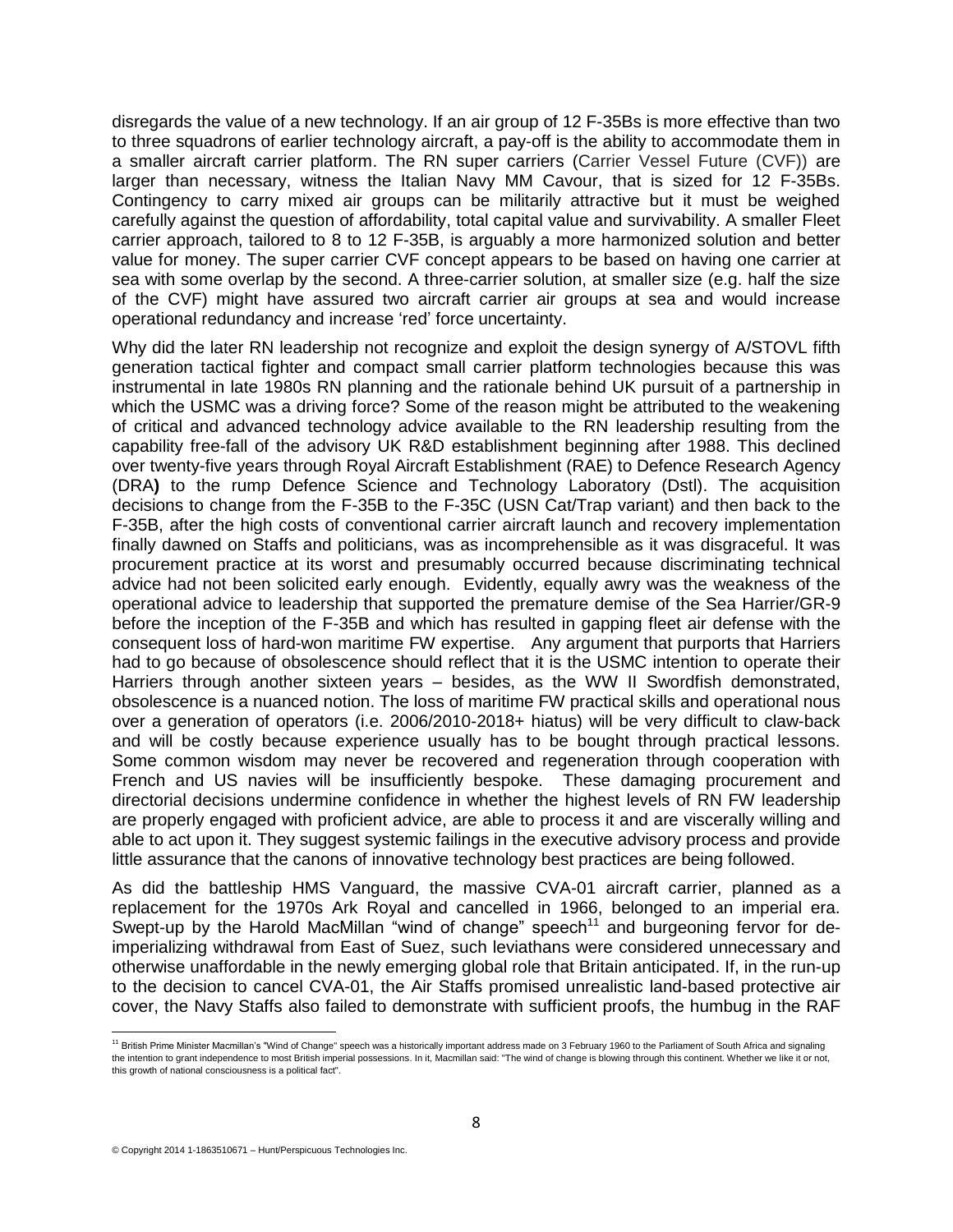arguments. Cancellation of CVA-01 (and ironically, it seems likely that one would have been named HMS Queen Elizabeth) led to the development of the 22,000 ton Invincible Class "through-deck cruiser", so named to avoid any stigma of the great expense that was firmly associated with colossal aircraft carriers. As noted earlier, conception of Invincible ships was less a revolutionary Beatty-like technology innovation, than it was a response to a new political reality. Nevertheless, for all that it was forced by the circumstances of the time, the throughdeck cruiser was a clever military finesse and by it, the RN recovered maritime FW aviation. To spoil the fun, following through with the recommendations of the 1981 Defence White Paper, then Secretary of State for Defence, John Knott, decided to sell HMS Invincible to the Australian Navy. The Falklands War reversed the sale decision and allowed the RN to retain ship-borne air defense. Apparently, Knott remains an unreformed opponent of British aircraft carriers and believes that the current new super carriers should be sold off as soon as possible. In recent years Lord Alan West, former First Sea Lord and Chief of Naval Staff (1SL/CNS) and a military adviser to the last Labour Government, has become an open and tireless defender of FAA aviation and of the carriers. Although as 1SL/CNS he accepted a range of severe cuts in the mid-2000s, outside of uniform he has provided strength and advocacy that has appeared to be otherwise missing. Reflecting on both past and present, West wrote to suggest that Knott has never really understood the value of aircraft carriers. Perhaps this is true but in the case of the new super carriers, there is a clear question to be answered…are they indeed the right carriers? John Knott is at liberty to question whether the CVFs (or any carriers at all) are properly suited to the size of the future Royal Navy and to the likely budget available but the definitive opinion should become the business of the 2015 Strategic Defense and Security Review (SDSR 15).

The new RN CVFs are called Queen Elizabeth (R08) and Prince Of Wales (R09) and it is hard to escape the suspicion that they are so named in order to secure a little patriotic devotion and to position anyone trying to cancel them in the rascally disloyal camp. There might be fewer scruples cancelling an Eagle, Furious or Victorious<sup>12</sup>... despite the fact that as names they are much more martially exciting! In 1775, Samuel Johnson stated that "patriotism is the last refuge of the scoundrel" but in this case, it would be ungenerous to grudge the RN a little gamesmanship. Ultimately, a harder form of scrutiny will determine the ships' futures. The reported cost of the Queen Elizabeth is \$10.4 Bn and financial realism casts doubt on whether commissioning of Prince of Wales will be affordable and will fall a victim of cuts; especially if John Knott's opinion prevails (despite the Newport Wales announcement<sup>13</sup>). The case for super carriers has been based on power projection and the development of credible UK expeditionary capability. Expeditionary capability is not simple and is nuanced by theater demands. In the Falklands War, protection of assets was of primary importance and so, air defense took precedence. In the UK's 2011 Libya campaign, strike capability was paramount and a carrier on hand may have reduced the need for RAF aircraft to fly long round trips with multiple air-to-air refuels. Originally planned to carry up to 36 F-35Bs, Queen Elizabeth is a big target, out of proportion to the remainder of the RN force structure and the vulnerability of "too many eggs in one basket" is obvious. This is too much of a concern to be simply swept under a dusty Admiralty carpet as an inconvenient truth. In the mid-1970s, concerned about anti-ship cruise missile threat, then US Secretary of Defense, Don Rumsfeld proposed buying two smaller nonnuclear propelled VSTOL aircraft carriers in place of another Nimitz in order to achieve greater dispersal of tactical maritime aircraft. In the event, Congress did not see it that way (so ignoring President Eisenhower's warning to guard against the influence of the "military–industrial

<sup>&</sup>lt;sup>12</sup> Eagle, Victorious and Furious were eminent earlier RN aircraft carriers. Interestingly, after losses in Pacific operations against the Japanese in WW II and with only one fleet carrier, the USS [Saratoga,](http://en.wikipedia.org/wiki/USS_Saratoga_(CV-3)) operational, after a US request for carrier reinforcement, in late December 1942, Victorious was loaned to the US Navy. In May 1943, in US service,<br>Victorious, under the code name USS Robin, sail

squadrons, with air-cover provided by Robin-Victorious and strike aircraft by Saratoga.<br><sup>13</sup> September 2014 NATO summit meeting, Prime Minister Cameron promises to complete the second CVF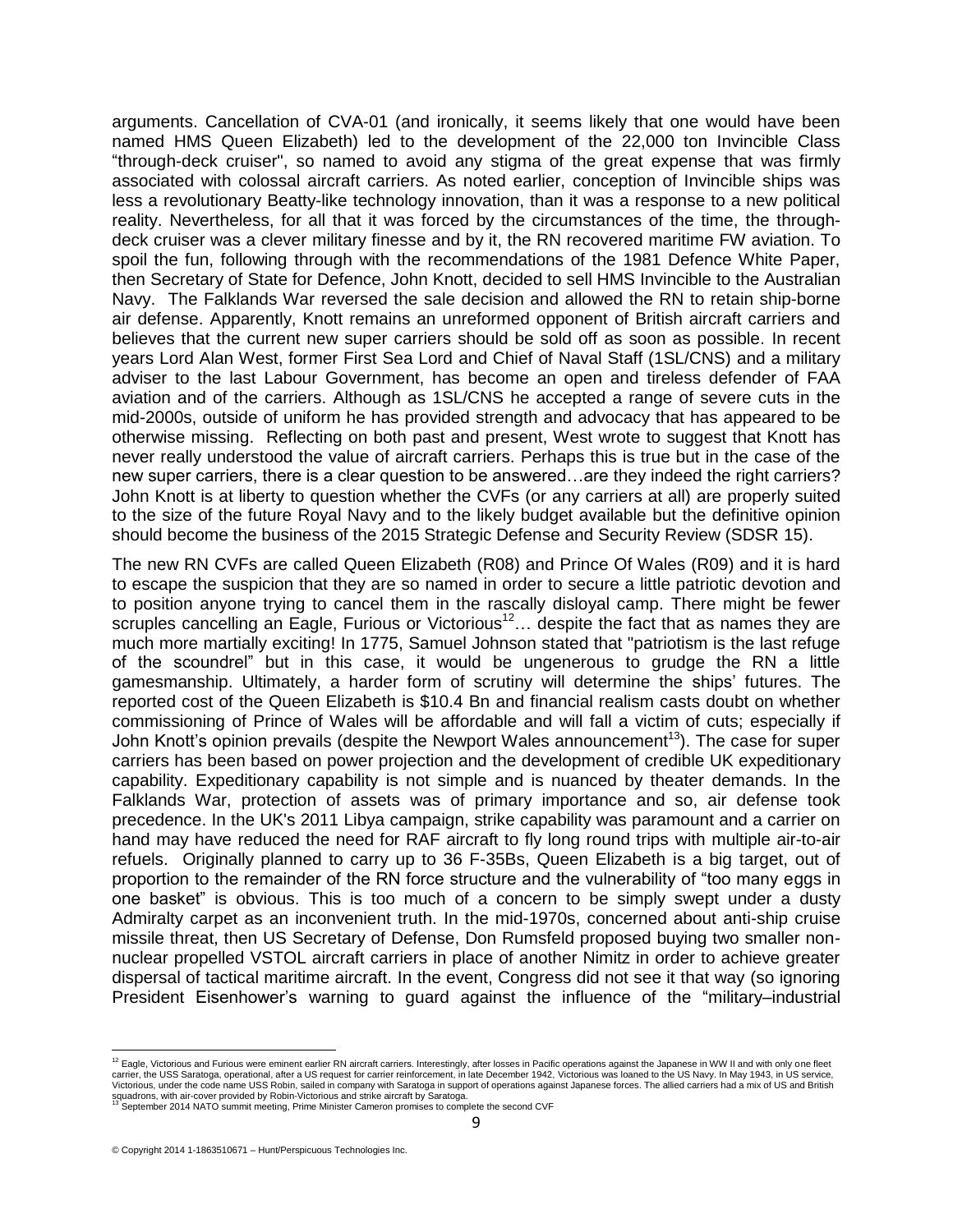complex" that is wont to serve its own venal purposes) and funded another Nimitz class carrier. Nevertheless, Rumsfeld was thinking 'out of the box' in order to address a real concern.

US Navy considerations of big carrier vulnerability in respect of the Nimitz Class are interesting and somewhat contradictory to Rumsfeld's concern. The Navy says that large size allows for more defenses and greater ability to absorb damage, however, most importantly, it is argued that nuclear propulsion provides a survivability edge. A nuclear carrier is harder to attack because, remaining in open seas, it has the power to maneuver at very high speeds (30+ kts) for weeks on end and consequently, is more difficult to find. Logistic challenges of frequent refueling at sea are minimized other than to support aviation replenishments and domestic needs. The UK CVFs are powered by fossil fuels and do not reap the important nuclear propulsion survivability benefits of Nimitz carriers. Also, although primarily designed to join coalition operations they may be too slow to keep up with a Nimitz carrier strike group (CSG) and the burden of refueling might increase group vulnerability. Lastly there is the simple truth that big ships are big targets and with less speed and the greater logistics burden of fossil fuel use, the UK CVF super carriers undeniably will be more exposed to being located and attacked.

In respect of affordability, the reduction of the current RN fleet frigate force to only 13 ships appears to bear witness to a difficult distortion of RN fleet structure in the current effort to develop and build the two new CVF super carriers and hereafter, to renew the strategic deterrent. Undoubtedly, it will be argued that bigger ships are simply a matter of meeting the cost of more steel but this is at best naive and at worst, disingenuous. A next generation light fleet carrier with displacement increased by 25-30% (above Invincible Class), with more innovative deck area and lifts and carrying an A/STOVL air group of nine to twelve F-35Bs, could provide significant air defense capability, strike and ISR at better value.

There is an idiom (became a favorite of the US political establishment in recent years), "You can put lipstick on a pig [but]... It's still a pig". The RN CVFs are very large at 65,000 tons but they are still STOVL carriers albeit enhanced by A/STOVL aircraft. This writer does not suggest these ships are pigs (far from it, they can be significant capabilities, just not the right ones) but highlights that the STOVL super carriers are different from conventional aircraft carriers despite the fact of being more similarly sized. Considering the relative value of the aircraft, the F-35B pays a price in range and weapons payload compared to the F-35C because of the weight and the volume occupied by vertical flight components. The full conventional carrier air package of fixed wing organic air-to-air refuel capability, EW, COD support and  $AEW$ <sup>14</sup> are missing in the STOVL RN CVFs. The nuclear propulsion of US carriers is not available to the UK CVFs denying survivability benefits, sustained dash power and reduced logistics burden. All told, the lessor aviation facilities, characteristics and complementary aviation package determine that the RN CVF super carriers come a distant second in capability to, say, a US Nimitz carrier. There is no shame in this because, after all, the US is a "superpower" but better at the outset, to have designed a smaller carrier to exploit the value of A/STOVL and play to these strengths. By building three smaller, innovative, more lethal and cost effective fleet carriers versus one or perhaps two CVFs (depending on the ultimate future of Prince of Wales), the UK might have assured its US ally the prize that it most desires; namely the provision of a quality allied air presence at sea, and available at all times.

While there is a strong sense of the RN CVFs being "decisions taken" and moving forward because of the high level of sunken investment, the pressure cooker of rising cost may yet upset existing plans. At the recent September NATO summit meeting in Newport Wales, alliance members were again urged to raise their defense budgets to 2% GDP and to place

<sup>&</sup>lt;sup>14</sup> A full conventional US super carrier FW air wing suite will include, for example, S-3B or F/A-18E/F tankers; EA-6B Prowler Electronic Attack (EA); E-2C Hawkeye Air Early<br>Warning (AEW); C-2 Greyhound Carrier Onboard De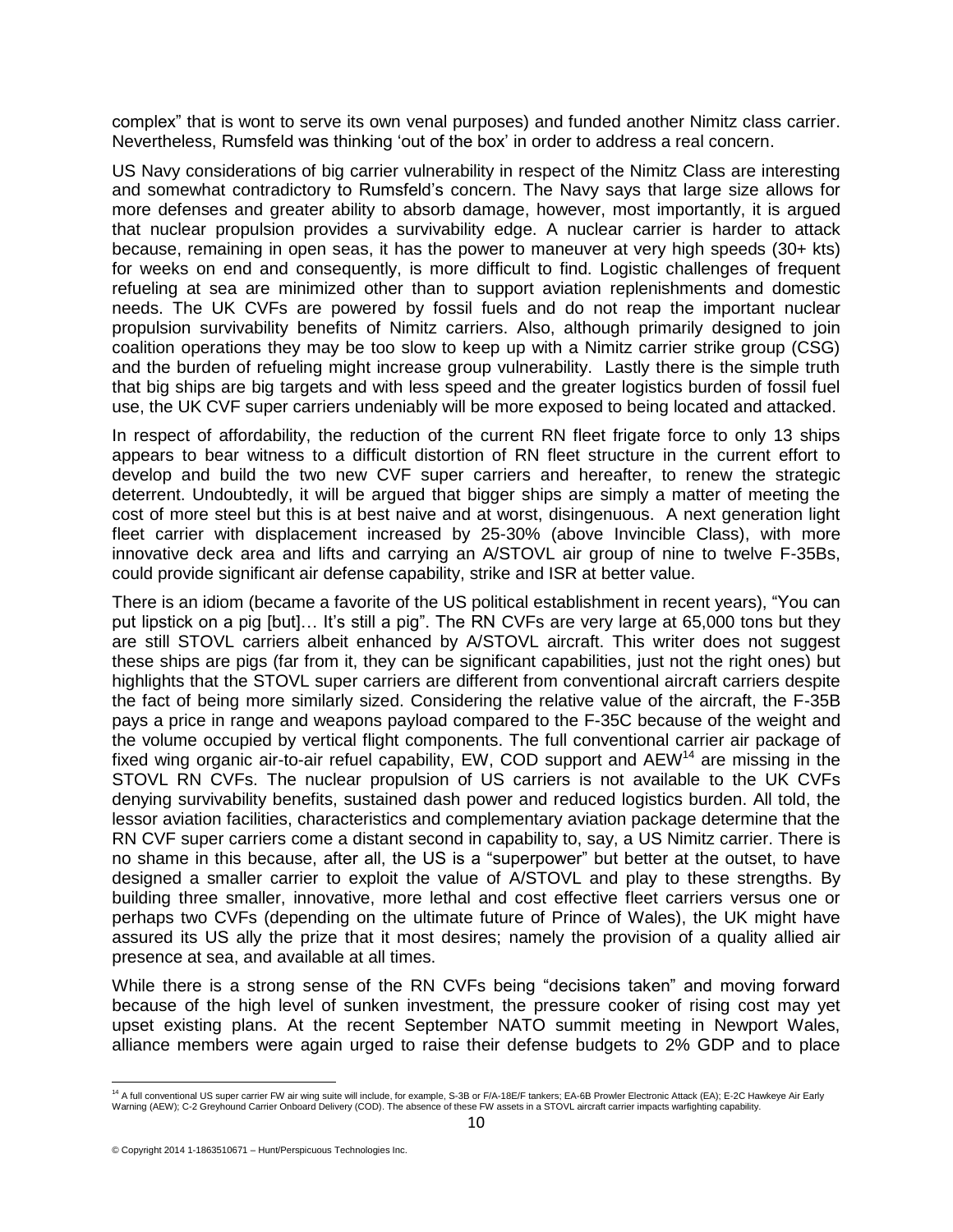especial emphasis on R&D spending and procurement. Perhaps sensing an opportunity to tilt the Scottish Referendum electorate with Rosyth largesse and to impress the US President with the strength of his own and UK proactive resolve, at the end of the summit Prime Minister David Cameron chose cunningly to announce HMS Prince of Wales would be completed and commissioned. This reverses an earlier decision to mothball this carrier and by getting ahead of the SDSR 15, has made the decision 'political' rather than one based on military merits and budget priority. It is not difficult to feel a sense that this is a replay of the F-35B/C/B switch-back decision which proved to be so ill-thought through.

There are some inter-service turf fights to be had during SDSR 15 that may suggest the carrier plans be amended. In a future two-type aircraft fleet of Typhoon and Lightning IIs, the F-35B is not the best aircraft for the RAF. The F-35C or at a pinch the F-35A are better options based on performance capability and cost of operation. Certainly, the RAF might operate some F-35Bs but there is not really good reason to do so – better for the RAF to be all-in with F-35Cs. With the Scottish Referendum over, a simple solution to jobs at the Rosyth Dockyard may be less pressing politics. The reduced number of RN frigates (13) and destroyers (6) is a concern that must cause sleepless nights in the Admiralty with the question of whether the fleet shape is adequate despite existing ship modernization plans. There may too be a suspicion that the ongoing commitment to a strategic deterrent will be weakened by reducing Vanguard class replacement submarines from four to three (SSBN are self-evidently invaluable to global stability, Britain's position on the Security Council and to Britain's ability to exert mature influence on the world's super-powers - despite the former [First Minister of Scotland'](http://en.wikipedia.org/wiki/First_Minister_of_Scotland)s apparent views to the contrary). Caught between a rock and a hard place, with the massive investment made in the CVF super carriers, it might be argued, to coin Margaret Thatcher's well known phrase, "there is no alternative"; except to continue as planned. However, there is always an alternative and a third way too but it comes down to how much pain is tolerable by accepting it. It is inconceivable that the Treasury Mandarins have not already considered alternatives, in camera, to cut the CVFs and sell them off; sniff the insight of John Knott in the matter. There is certainly a precedent for this such as when the recommendations of the 1981 Defence White Paper popped out with the surprise of a jack-in-a-box and, Invincible and Hermes were up for sale. The RN must hope that true best value and military rectitude win out over political expediency during SDSR 15.

After 1956, there was a sea-change in the US and UK relationship. The lesson for Britain from the bruising Suez Crisis episode<sup>15</sup> and its progressive imperial divestment was that it had become a middle ranking power, albeit one with a global perspective and sufficient remaining stock to act alone in the national interest when necessary. Peripheral in the development of the European Economic Community (EEC) but benefitting from the warmth of the Kennedy-MacMillan relationship and development of an independent nuclear deterrent, in the niche of East-West power the UK eased into a real *special relationship* with the US. Leaving the Foster Dulles years behind and not based on just cultural niceties, the new relationship developed on the basis of common national self-interests with Britain leveraging a higher global status through its close relationship to the US superpower. In the unwritten deal, the UK invariably provides stalwart public support to US foreign policy and acts as an empathetic bridge to the European community nations. As in all relationships, it is imperfect such as when the Wilson Labour Government refused to enter the Vietnam conflict, or when the US invaded Grenada or with differences over sympathies regarding the Northern Ireland terrorism and so on. Perhaps too, Margaret Thatcher's tenure was characterized by a degree of greater independence and when

 <sup>15</sup> At a low point in US-UK relations, only a little less bad than in July 1776, the US brought financial pressure on the UK to end the invasion of Suez. With the pound weakening, the British Government sought immediate assistance from the IMF, but it was denied by the United States. The President instructed preparations to sell part of the US's Sterling Bond holdings and supported an oil embargo on Britain and France. Faced with the ramifications of devaluation, unable to pay to import sufficient food and oil to sustain the Bond holdings and supported an oil embargo on Br population, Britain caved in and moved to ceasefire and then quit Suez. Humbled but in the best traditions of the playing fields at Rugby, hard feelings for the beating by Uncle<br>Sam were put aside; after all, free world at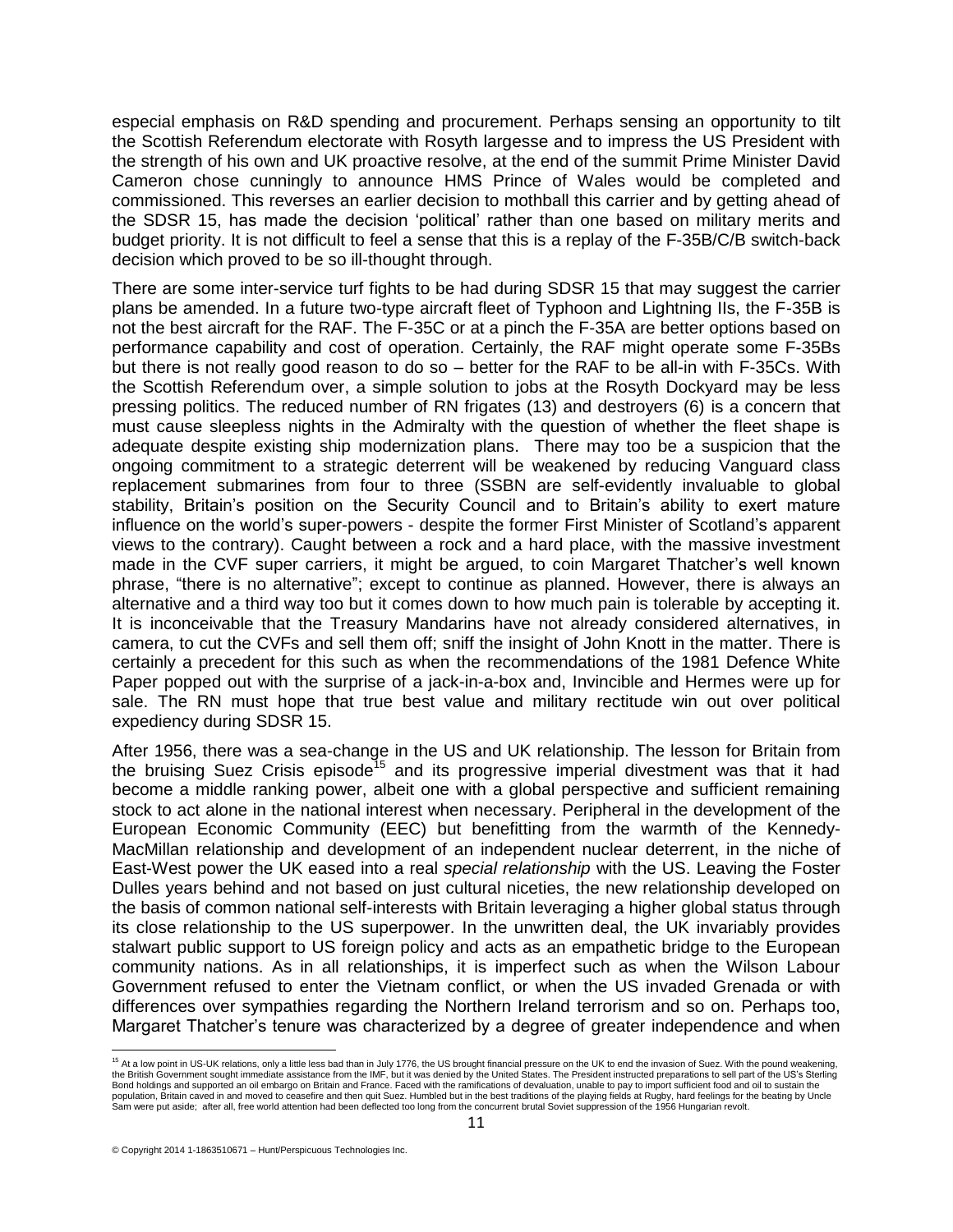US action was counter to UK interests, she sought to establish separation, if respectfully, with her pal in the White House. However, overall, by supporting the US politically and materially with soldiers, ships and aircraft, in theory a British perspective is enabled from the inside and is expected to be more effectively influential in moderating US reflexive unilateral tendencies. From a US Executive point of view, the difficulties and sometimes stigma of unilateral action are mitigated when a willing ally is ready to share an international load. The benefits to both sides have persisted in these forms since the beginning of the 1960s.

In US President G W. Bush's war in Iraq, it was natural for British Prime Minister Tony Blair to follow the *special relationship* principle and publically support the US lead during the build up to war in which he eked out a role to carry the primary burden of diplomacy in the hope of securing influence on the US agenda. (Sadly, Mr. Blair failed to appreciate that his congenial relationship and sharing the use of Colgate toothpaste with the President was trumped by the influence of the administration neoconservative<sup>16</sup> ideologues and various Congressional factions and so, actual UK influence on US foreign policy proved weak). To be effective in the *special relationship* alliance, an essential component for the UK has been the need to possess material capability in the form of weaponry that can be integrated albeit with asymmetric effectiveness into the dominant US military effort. For the Iraqi invasion, a wide spectrum of UK air/land/sea capability was appropriate and contrasts with the 2011 NATO intervention into Libya where more singularly, air power was important. The last Harrier flight from a UK carrier (Ark Royal) took place on November 24, 2010 and with its passing, UK carrier borne air capability ended. From a US administration viewpoint, this was a serious loss of the ability of the UK to contribute militarily and it obviously weakened an important aspect of the premise on which the *special relationship* is valued. In a BBC Radio 4 Today program interview in January 2014, former US Secretary of Defense, Robert Gates, suggested that Britain's reductions in defense spending had undermined full-spectrum capabilities and therefore, the ability to be a fully effective partner to the US. Gates singled out cuts to the Royal Navy as particularly damaging and he noted pointedly that the UK no longer had aircraft carriers. Drawing attention to the loss of the Harrier and Invincible Class carriers, Gates was stating the obvious and his exasperation was clear. He might have drawn on the words of the anglophile, President Dwight Eisenhower to his aide, Emmett John Hughes during the unhappy Suez crisis, "Of course there's nobody in a war I'd rather have fighting alongside me than the Brits...But in this thing! My God!" Alan West took time out to increase ministerial discomfort saying the government had underestimated the impact of the cuts to the US relationship and had failed to factor it in when deciding on the cuts. The November 2011, Ministry of Defence (MoD) sale of 72 Harrier IIs and spare parts to the USMC for a knockdown \$180M failed to sweeten the dire loss of capability to alliance operations and has probably caused weakening in the US-UK balance sheet relationship as suggested by West (Prime Minister Cameron's undertaking during his Newport, Wales, speech to complete the second CVF super carrier likely had in mind to redress damage). The takeaway is that Britain's three through-deck cruiser aircraft carriers with their Sea Harrier and/or GR-7/9 STOVL air groups provided a credible and flexible allied capability which was valued by the US. The increased size the UK CVF carrier brings little additional quantitative advantage to the US with its own massive fleet of 11 (/10) big deck carrier groups but the current UK capability hiatus hurts.

As an aside, the irony with Gate's statements concerning the UK giving up its RN Harrier capability is that the only remaining British Harrier aircraft currently flying is Sea Harrier XZ 439 and is being flown by an American. It is owned by Art Nalls, a former USMC officer and AV-8 pilot and it performs during the annual air show display season in the USA. Nalls observes that

<sup>&</sup>lt;sup>16</sup> Include[d Dick Cheney,](http://en.wikipedia.org/wiki/Dick_Cheney) [Donald Rumsfeld,](http://en.wikipedia.org/wiki/Donald_Rumsfeld) [Paul Wolfowitz,](http://en.wikipedia.org/wiki/Paul_Wolfowitz) [John Bolton,](http://en.wikipedia.org/wiki/John_R._Bolton) [Elliott Abrams,](http://en.wikipedia.org/wiki/Elliott_Abrams) [Richard Perle,](http://en.wikipedia.org/wiki/Richard_Perle) an[d Paul Bremer](http://en.wikipedia.org/wiki/Paul_Bremer) – and the neocon theorist Jean Kirkpatrick, a US Ambassador to the UN, a strong supporter of President General [Leopoldo Galtieri](http://en.wikipedia.org/wiki/Leopoldo_Galtieri) and hi[s Argentine](http://en.wikipedia.org/wiki/Argentina) military dictatorship, she advocated non pro-British policy following the 1982 invasion of the [Falkland Islands](http://en.wikipedia.org/wiki/Falkland_Islands)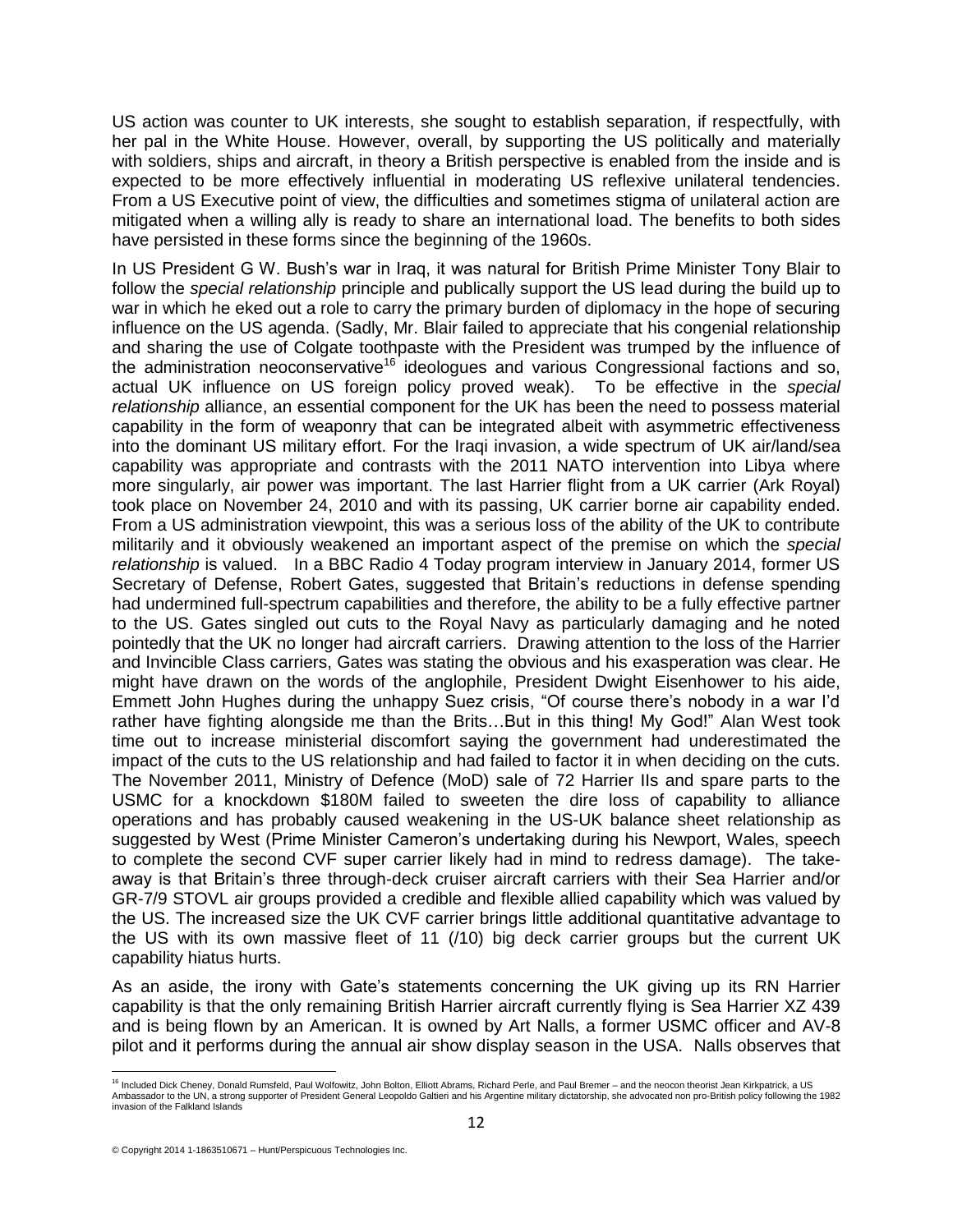his Sea Harrier is a "fighter aircraft designed to shoot down enemy aircraft…with a 50,000 footper-minute climb rate, it is much faster" than AV-8Bs that were designed for air-to-ground and close air support. The present UK Naval Staffs might be disposed to remember this fighter emphasis that was evidently in the minds of their 1970s predecessors and is remembered by a former Marine Corps pilot as he thrills American crowds with his Sea Harrier.

If the Queen Elizabeth CVF enters service in 2020 with F-35B A/STOVL aircraft, it will be Britain's largest-ever ship. Designed to carry a surge air group of up to 36 F-35Bs, alone it will have more strike power than many countries' total air forces. However, both directly and indirectly its large size arguably makes it vulnerable and puts it at variance with a more advanced and innovative approach. Drawing on the issues raised earlier in the article, some of the critical points are as follows:

- a. **Affordability** High CVF unit procurement costs appear to be sustained by cutting numbers of smaller RN ships, delaying other programs and perhaps to the detriment of the other Services' needs. Essentially, the defense budget is a zero sum game. The UK long-term equipment procurement plan budget (2013-2023) was reported to be set at around \$103bn<sup>17</sup>. Completion of Prince of Wales might be as much as an additional \$13bn and will constitute a significant burden.
- b. **Vulnerability** A large capital ship is a monolithic platform and is vulnerable to missiles and other anti-ship devices and, as part of a carrier strike group (CSG) it is likely to need 4-5 surface escorts. Recognizing that F-35B is a fifth generation aircraft with much increased capability, smaller air groups dispersed to smaller carriers (possibly 3 small carriers <30K tons displacement class) can be militarily effective but less vulnerable. Dispersal provides greater CSG redundancy with the combat attrition of one ship built into operational planning.
- c. **Strategic Partnership** The UK super carriers do not by their size alone, improve the US-UK the *special relationship* – it was the politically ordered premature retirement of Invincible Class carriers and their aircraft that caused obvious credibility damage. Most recently for example, operations allied to the US in the eastern Mediterranean against ISIS/ISL, launched from RN carriers, were not an option.
- d. **Performance** The size of the UK CVF argues for nuclear propulsion which would have raised maximum sustained speed to above 30 knots and perhaps to approach closer to the limiting hull speed<sup>18</sup> of around 38 knots, extended range up to 'very far' and lowered the logistics burden and importantly, improved survivability. The maximum speed of the UK CVFs is publically reported at greater than 25 knots but may be less or close to the 31.5 knots of the WW II carrier, HMS Furious, that was launched in 1916!
- e. **Survivability** With a surge air wing of 36 aircraft in a ship crewed by around the same number (~650) as Invincible Class carriers, the argument of scale appears to show the commercial value for money. Design to low cost and commercial is all very well but the CVFs are warships and without adequate manning in such large vessels, despite improved automation, their damage-control and firefighting capabilities and overall survivability will likely be weakened – this is a primary concern and it is not clear that key survivability lessons from the Falklands war are well enough incorporated.
- f. **Advanced Technology Leverage** The CVF super carriers appear more evolutionary than revolutionary and have not exploited the advantage of transformational A/STOVL technology to facilitate reduced carrier platform size – the UK has lost an opportunity to lead more aggressively with innovative A/STOVL carrier platform development although the design will take some credit for the development of the mechanized weapon

<sup>&</sup>lt;sup>17</sup> NAO *Equipment Plan 2013 to 2023,* HC 816 Session 2013-14, dated 13 February 2014<br><sup>18</sup> The practical speed limit in knots for a displacement-type hull is approximately equal to the square-root of the hull length at th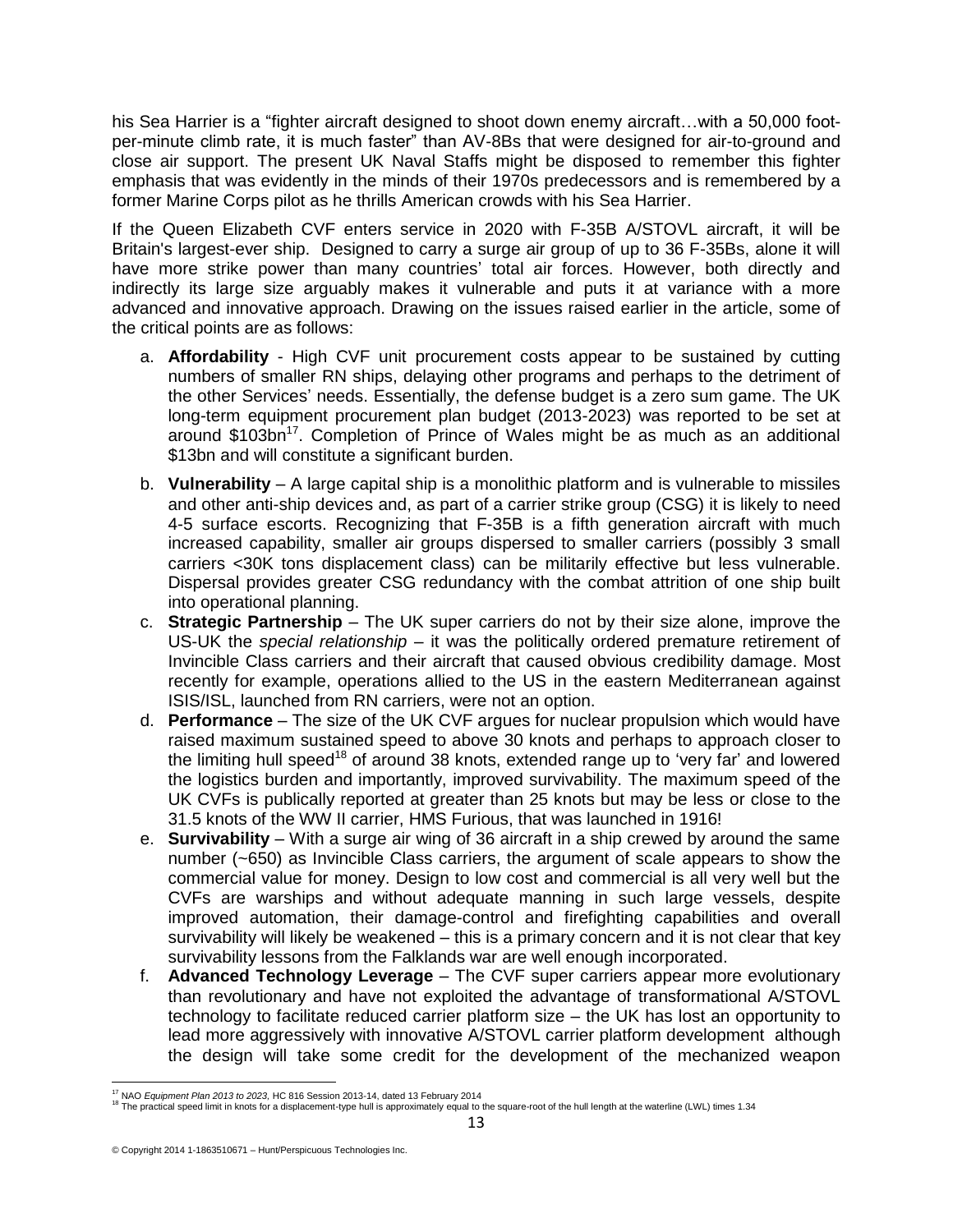handling system (HMWHS) which is certainly in step with the future although it probably lags the more Advanced Gun System (AGS) of the US Zumwalt Class destroyer (DDG-1000) with its fully automated ammunition supply, system operation and stealth.

- g. **F-35B** Is the best choice of aircraft for RN maritime operations if it is suitably integrated for maritime operation. It is the wrong aircraft for RAF in a future mixed Typhoon-Lightning II fleet. The weight, complexity and cost of VTOL systems reduce performance significantly. The UK will need to address the F-35-type buy and will likely split the procurement to mixed F-35B/C procurement. Fewer numbers of the F-35B will reduce the need for two super-size CVFs. It is important that SDSR 15 addresses this issue since it provides one of the few ways to untie the defense equipment Gordian knot.
- h. **RN Aircraft Mission** The F-35B design mission is tactical strike, as the cockpit canopy shape bears witness (arguably more akin to Sukhoi Su-34 than the F-16/F-22 bubbles although somewhat compensated with the well reported electro-optical Distributed Aperture System (DAS)). Also developed (second to F-22 Raptor) for reconnaissance and air defense, the RN F-35Bs, as with the Sea Harrier, will need investment to be consolidated as an effective maritime air defense fighter capability. Maritime air defense has been contended by this writer to set the RN need apart from the RAF by providing unique FAA definition and remains the strongest argument for organic naval FW aviation. The optics of the intention by the RN to name their Lightning II squadron 809 Naval Air Squadron (NAS) confirms subtly a message that fleet air defense is of lessor importance than strike since the most recent pre-Sea Harrier 809 squadron aircraft was the Blackburn/Hawker Siddley Buccaneer. In 2013 Admiral Zambellas took any doubt away when announcing the name and saying that it had been chosen to establish a "link with... embarked carrier strike". Perhaps 892 NAS<sup>19</sup> would have redressed and better balanced the RAF choice of their famous bomber 617 "Dambuster" name?
- i. **Must Wins**  There have been too many RN leadership failures with maritime aviation during the past fifty-seven years and this has been detrimental to the coherence of effective national defense. The "spirit of collaboration" is all very well but there will always be competitive tension between the Services; the RAF will argue aircraft first and so long as the RN lead with colossal ships and not the aircraft, they will come second in the great intra-MoD air game. It is important to win the inter-Service argument and to take an unassailable logic into the political arena – essentially, maritime FW aviation must be presented as being discrete, unique and defensively essential. While the present 1SL/CNS has an aviation background – this does not assure creative and critical aviation thinking, FW prescience and Trenchard/Mitchell-like obduracy (with no offense or mutiny intended). *Leonardo da Vinci* supposedly said, "Knowing is not enough; we must apply. Being willing is not enough; we must do". RN leadership ought to identify the critical needs, be a master of the detail and must win [do] its argument more consistently. The Naval Staffs must also develop an understanding of Air Force FW air to be able to support their argument – send middle ranking officers, not to read for Masters in business studies but in strategic studies writing their thesis on next generation air power, fighter air over the sea and disruptive tactics, for example. If 1SL/CNS is in any doubt that the message is not getting through, simply turn to the current Wikipedia Lockheed Martin F-35 Lightning II page which lists primary users as USAF, USMC, USN and….RAF; there is not a reference to the RN! Early in the Joint Advanced Strike Technology (JAST) days this writer was indefatigable in efforts to blaze UK participation with an RN stamp because this was the route to attention, influence and respect of national interests in a US-managed program. Times have changed and

<sup>&</sup>lt;sup>19</sup> 892 Naval Air Squadron (892 NAS) was a RN FAA carrier-based fighter squadron that was formed in 1943, flying U[S Grumman Martlets;](http://en.wikipedia.org/wiki/F4F_Wildcat) later fighter aircraft included the de<br>Havilland Sea Venom, the Sea Vixen and the McDon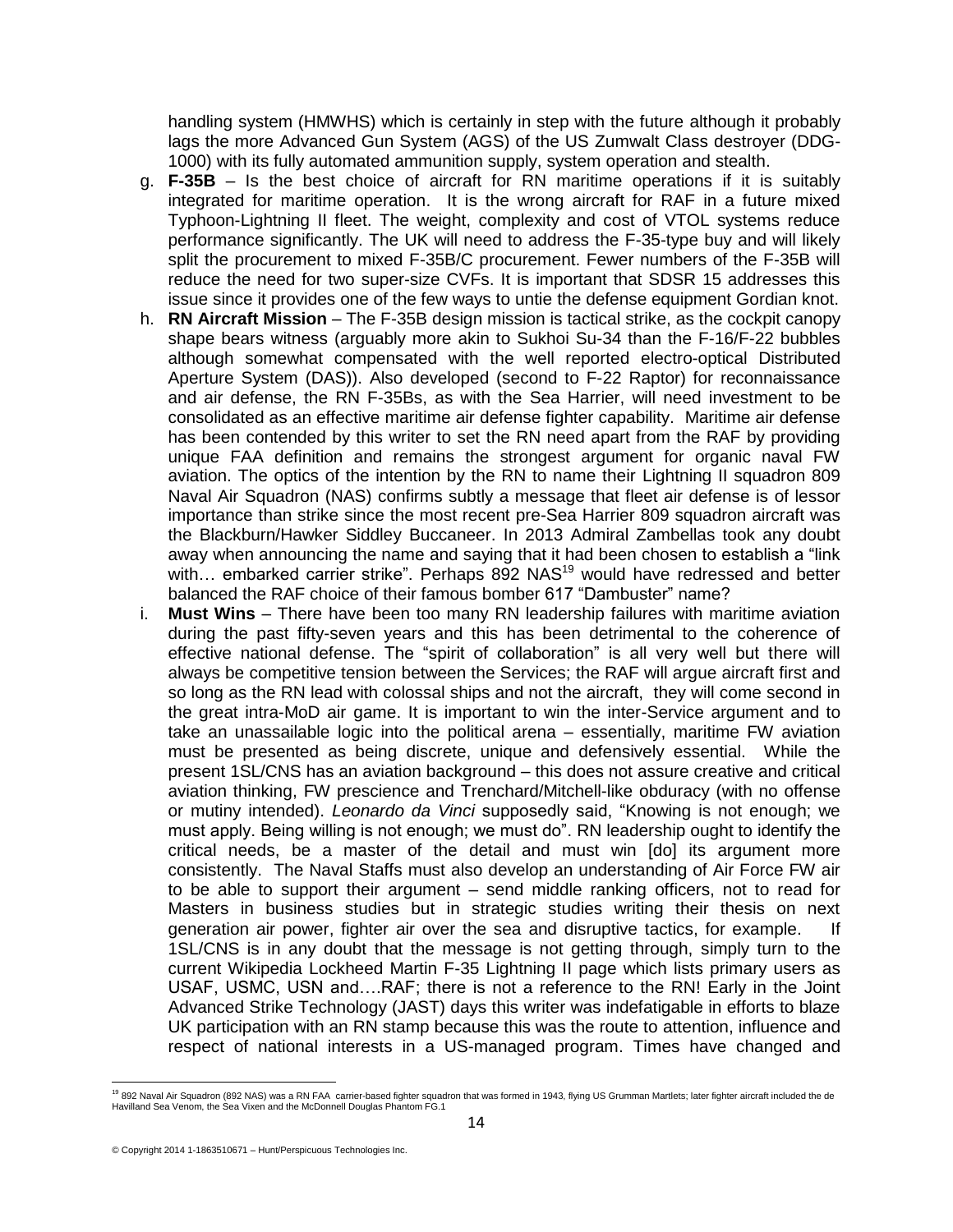perhaps the church is broader but like Dutch *total football* from the late 60s and early 70s, there must be full engagement and, no detail can be too small for sharper RN top leadership… and why not make a start by getting Wikipedia changed?

- j. **Integrated Weapon System Design** Creative systems integration exploits the synergies between the discrete parts. The transformational value of A/STOVL fifth generation aircraft technology should be the primary influence on ship platform design (just as  $19-20<sup>th</sup>$  century battleships were designed around their massive guns). Any failure to develop a highly innovative platform design that is cleverly integrated with the aircraft misses a moment of technical opportunity. A principal value is the ability to downsize but also, to do more at smaller size. The F-35B aircraft is larger than the Harrier (i.e. twice empty weight) but its technology density is much, much higher. Compared with another fifth generation aircraft, the F-22 Raptor, it has more than four times the lines of software code (i.e. 8.6 million)! Since fewer aircraft will do more, the air wing can be smaller allowing the carrier platform design to be smaller. Observing that the F-35B has a more limited range than the F-35C, a smaller RN carrier should be designed for high speed, endurance and lowered signatures to enable operations in which the aircraft carrier can dash-maneuver to insertion and recovery points and thereby extend strike range. The type of aircraft carrier that emerges is a new concept in maritime aviation whose size, speed and survivability. With its compact size and organic air-wing it might operate safely in harm's way with fewer ship escorts.
- k. **Coalition Operations** Speaking to a Washington DC audience in the Center for Strategic and International Studies on July 30, 2014, perhaps to counter the angst expressed by Robert Gates earlier in the year, current 1SL/CNS Admiral Sir George Zambellas was reported to have explained that the new UK strike carriers "are designed primarily to join coalition operations<sup>20</sup>." However, without catapult and arrester gear the CVF super carriers will offer no deck interoperability with US Navy and French Aéronavale FW aircraft. Furthermore, this dominant goal of coalition interchangeability with US aircraft carriers has led to UK carrier supersizing and growth of the air wing size (36 F-35B) which has detracted from a more suited UK design approach that better exploits new A/STOVL technologies. As a tortoise, it makes no sense to try to run like a hare – but the tortoise has other strengths, so design to them!<sup>21</sup> And they may integrate surprisingly well better serving both national and coalition operational needs.
- l. **Politics** The Navy leadership has a full share of responsibility for choosing super-size aircraft carriers. However, the decision was at the instigation of a Labour Government concerned about jobs and evolving a new foreign policy involving an ideology of spreading democracy, improving human rights and working through the international community, using military force if necessary, to effect change in the most desperate and despotic global dictatorships. The concept of a powerful multi-mission strike platform seemed to fit the need to allow more global proactivity. The replacement of Invincible Class carriers was approved in 1998 and after the December 2003 Defence White Paper, a decision was taken to replace them with two large carriers. The superseding Conservative Government inherited the decisions but did not challenge them although it contributed a measure of ineptitude with the witless F-35B-C-B switch episode
- m. **Strike Carrier** Undoubtedly, the concept has value even if not technically bespoke to actual Navy needs. The ability to operate Merlin, CH-47, AH-64 and FW (non-cat/trap)

 $\frac{20}{2}$  Giving evidence to th[e House of Commons](http://en.wikipedia.org/wiki/British_House_of_Commons) [Defence Committee,](http://en.wikipedia.org/wiki/Defence_Committee) 24 November 2004, then 1SL/CN[S Admiral West](http://en.wikipedia.org/wiki/Admiral_Sir_Alan_West) explained that interoperability with the US Navy was as much a deciding factor of the size of the carriers as the firepower of the carrier's air wing. He noted that having talked to the U[S Chief of Naval Operations](http://en.wikipedia.org/wiki/Chief_of_Naval_Operations) (CNO), CNO was "very keen for us [UK] to get these [super carriers] because he sees us slotting in with his carrier groups. He really wants us to have these [super carriers], but he wants us to<br>have the same sort of clout as one of their Taken fro[m Aesop's](http://www.eastoftheweb.com/cgi-bin/read_db.pl?search_field=author_id&search_for=Aesop&order_by=author_last,title&page=1) fable of the 'The Tortoise and the Hare'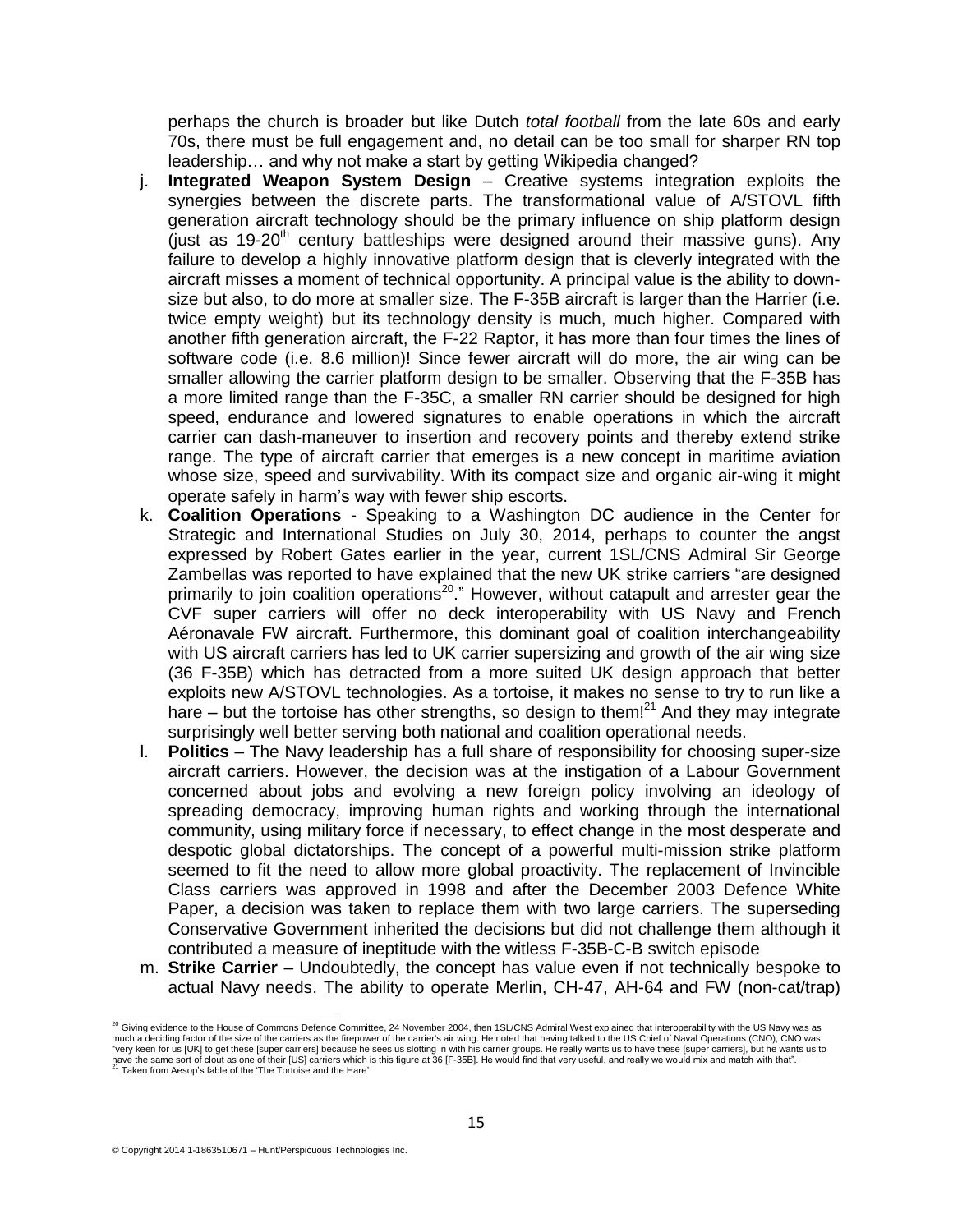from the CVF super carrier deck and to execute military operations without dependency on foreign airfields provides remotely deployed military clout and gives the Government improved global leverage. Arguably, having a Jack-of-all-trades ship is a cheaper solution but pays a price in point effectiveness. This writer is certainly not against flexibility but believes that specialist demands and maintenance of operational currency mitigate strongly for separate fleet carriers (AD/ASW) and LPH, LHD or LPD (Amphibious Operations)

- n. **Inertia** The decision to build 65,000 ton aircraft carriers was not the present 1SL/CNS's; he inherited it as did his predecessor. He does not bear the principal blame for the political mess associated with the F-35B-C-B switches however; his office is where the "buck stops" and credibility is damaged. The inertia to press on with the two CVF is immense. Any deviation or internal RN questioning would be seen at best as acts of folly and at worst, disloyalty – in a storm, all hands must man the pumps and put aside differences. The ability of the RN itself to reform the super carrier decision really does not exist. The only mechanism on the horizon with the power to change the present course is likely the SDSR 15. Attacks from the other Services, similarly under the cosh of cost savings measures, will not be held back by any scruples associated with earlier agreements. Alternative assumptions can be expected, like a flood, to swamp any "spirit of collaboration" in the fight for a better share of the financial pie.
- o. **No Alternative** The elder von Moltke<sup>22</sup> said famously that "No operation extends with any certainty beyond the first encounter… with the enemy." It would be wise for the RN to contemplate Plans B – von Moltke's hypothesis was that given the uncertainty of first contact, if you prepare by staffing for all eventualities, you will most likely have developed the contingency to respond appropriately. If, despite the Newport Wales announcement, the second CVF is left incomplete, moth-balled or sold off and if, and very sensibly, the F-35 buy is split between B and Cs, the strike super carrier concept is hollowed-out. Anticipating the worst, development of a sounder vision that puts maritime FW air more in league with present and future alternatives might be prudent preparation.

This article has been written to question and does not pull punches in respect of suggesting where responsibility lies. It has not been written to be destructive, perverse or intentionally offensive. It has considered the role and importance of maritime organic FW aviation, the nature of historic periodic losses of RN aircraft carriers, failures in leadership prescience, the impact of the present gapped RN FW capability, the misunderstanding of A/STOVL capability, the failure to exploit the game-changing technology in smaller more affordable aircraft carriers and, it has critiqued some problems associated with the Queen Elizabeth Class super carrier decision. For those in high office, well, I have laid fault at their doors as sensibly it must fall there although I see little merit in any personalization since I have little doubt that people were motivated with integrity even though probably ill informed, distracted, domain-challenged, wrong-minded or not well-enough up for the fight. Much as many people will wish, the issue of super carriers for the RN is not water under the bridge and it should not be. There are evidently a number of unresolved issues most notably affordability, lethality effectiveness, the F-35B/C question, the need for new realism and of course, politics. There are several possible outcomes. They range from playing the hand as it is presently dealt to seeking a more revolutionary, if painful approach causing more turbulence in the short term. What cannot be avoided is the recognition that following the demise of the Sea Harrier fleet and the Invincible Class carriers, the RN is without fleet organic FW air defense, reconnaissance and strike and is unquestionably badly exposed for blue and remote brown water operations. That this was allowed to happen despite the known

 <sup>22</sup> [Field Marshal](http://en.wikipedia.org/wiki/Generalfeldmarschall) Helmuth Karl Bernhard Graf von Moltke (26 October 1800 - 24 April 1891) was the chief of staff of th[e Prussian Army](http://en.wikipedia.org/wiki/Prussian_Army) for thirty years, he is regarded as a preeminent 19<sup>th</sup> century military strategist. He innovated new approaches to directing armies in the field. Referred to as *Moltke the Elder* to distinguish him from his nephew<br>[Helmuth von Moltke,](http://en.wikipedia.org/wiki/Helmuth_von_Moltke_the_Younger) who commanded the German Ar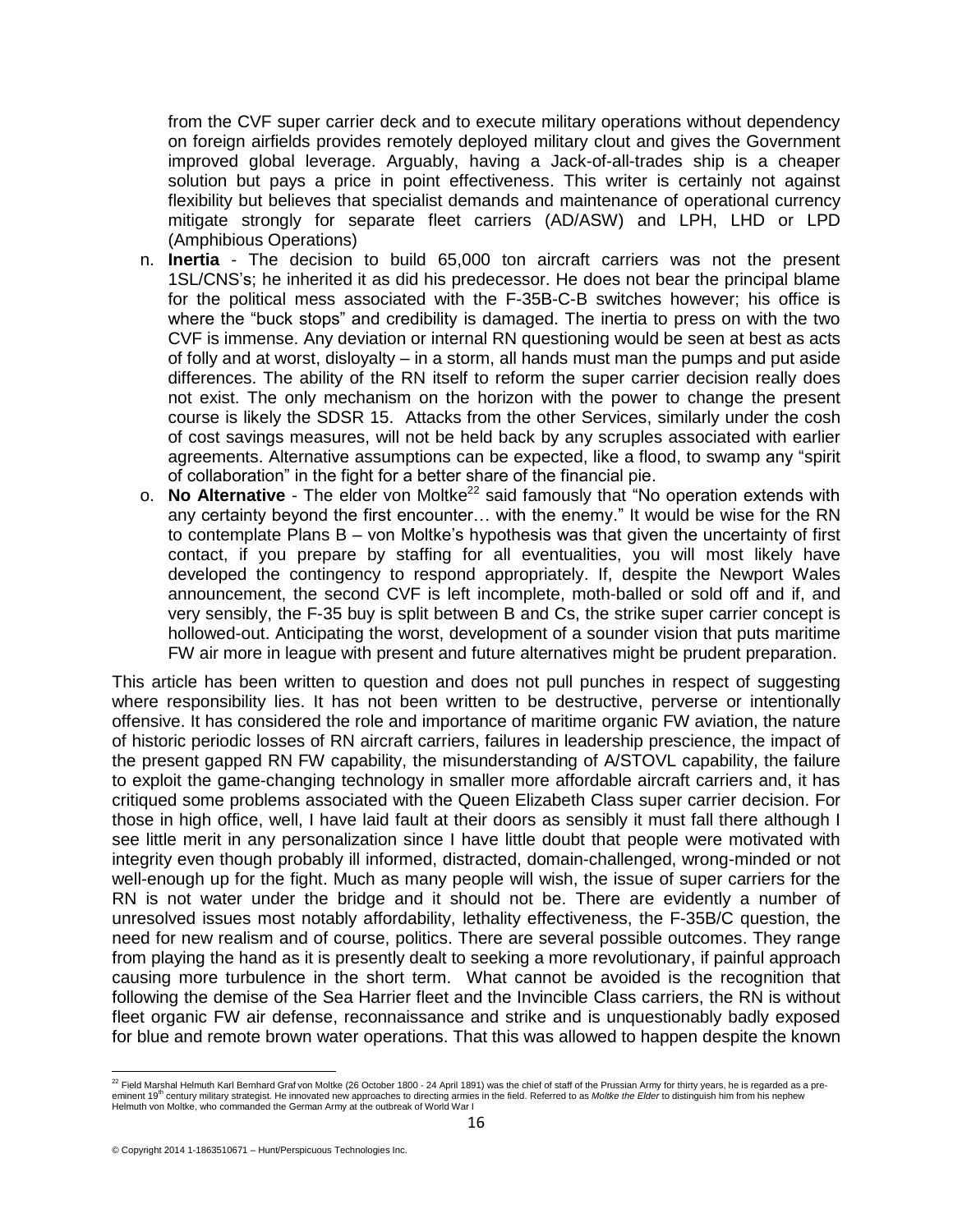RN maritime warfare experience is almost beyond belief but was perhaps well measured by the depth of US dismay voiced by the former US Secretary of Defense during his BBC interview.

Looking forward, what can be done? Machiavelli<sup>23</sup> wrote, "It ought to be remembered that there is nothing more difficult to take in hand, more perilous to conduct, or more uncertain in its success, than to take the lead in the introduction of a new order of things." The RN leadership is too committed to the plan for two CVF and a suite of F-35B aircraft to reconsider and to propose a more innovative way forward. Any weakening in resolve will be felt as being akin to opening a Pandora's Box after which everything might unravel. However, if the SDSR 15 is not too politicized, it may arrive with the impact of an out-of-control juggernaut and disrupt the present status. National interests, military roles and strategies, affordability and best value will be re-assessed. The competing interests of the other Services, doubts concerning the suitability of current choices and political-budgetary imperatives will likely provide cause to look afresh at earlier decisions. The John Knott view may yet secure traction. SDSR 15 may become the agent of change to trigger an alternative way forward.

Another of Augustine's laws, number six, paves the way to an aggressive Navy Staff position: "A hungry dog hunts best. A hungrier dog hunts even better". Having lost Harrier, there should be no lack of appetite for the fight. Wishfully, this writer would hope to see a return to a smaller carrier and smaller air group approach and to the prospect of a more balanced fleet in which the FAA leads the world in an imaginative and operationally advanced maritime F-35B A/STOVL aircraft and ship platform weapon system. To this end, the following are suggested:

- If the decisions to switch F-35B to C and back to B (with the prospect of a further split buy arising during SDSR 15), to prematurely give up Harrier aircraft and Invincible Class carriers and to procure two super-size CVFs were not smart, there is reason to conduct an inquiry or meaningful review to understand why and what has happened. If there has been dysfunction at leadership levels and if there is to be confidence that defense planning is being properly conducted with value for money, lessons must be learned with more professionalism and accountability associated with future decisions.
- The Admiralty Board to consider again the existential question of maritime aviation remembering that without exception, the first rule of carrier aviation is *"Protect the Carrier"*. This should lead to the development of a broad vision for all maritime aviation and that in particular, incorporates a defensible rationale for FW air; it having proved so vulnerable to being cut in recent pastimes. It must speak to the unchanging value added part of maritime FW capability and must be sufficiently persuasive to become lasting doctrine and common wisdom. FW air defense has been an unchanging need since aircraft first went to sea and is certainly candidate for blue ribbon status today (despite attempts like doomsayer and former Secretary of State for Defence Duncan Sandys $^{24}$ ).
- The RN FW aviation mission remains multi-role. It is fighter, reconnaissance and strike; however, 'fighter' should be first mission priority among equals and fleet air defense developed as a capability that has sufficient military effectiveness whether for independent or coalition operations. Historically, promissory air force provided fleet air defense for blue or remote brown-water operations has proven uncertain and whether well intentioned or not, it must not be allowed to stalk future considerations. Lastly, the RN should remember that the USMC envisage the F-35B to be tactical air and not

<sup>&</sup>lt;sup>23</sup> Niccolò Machiavelli…In the "The Prince", he recognized that entire noble families might have to be exterminated to flush away ingrained institutional impedance and to allow<br>change to be embraced and sustained – in ess transforming management cadre able to make new starts

<sup>24</sup> In his 1957 White Paper on Defence, then UK Secretary of State for Defence, Duncan Sandys, suggested that guided missiles had made manned combat air obsolete – history has shown this opinion to be premature and likely wrong although it is about to be tested again with the onslaught of ubiquitous remotely piloted vehicles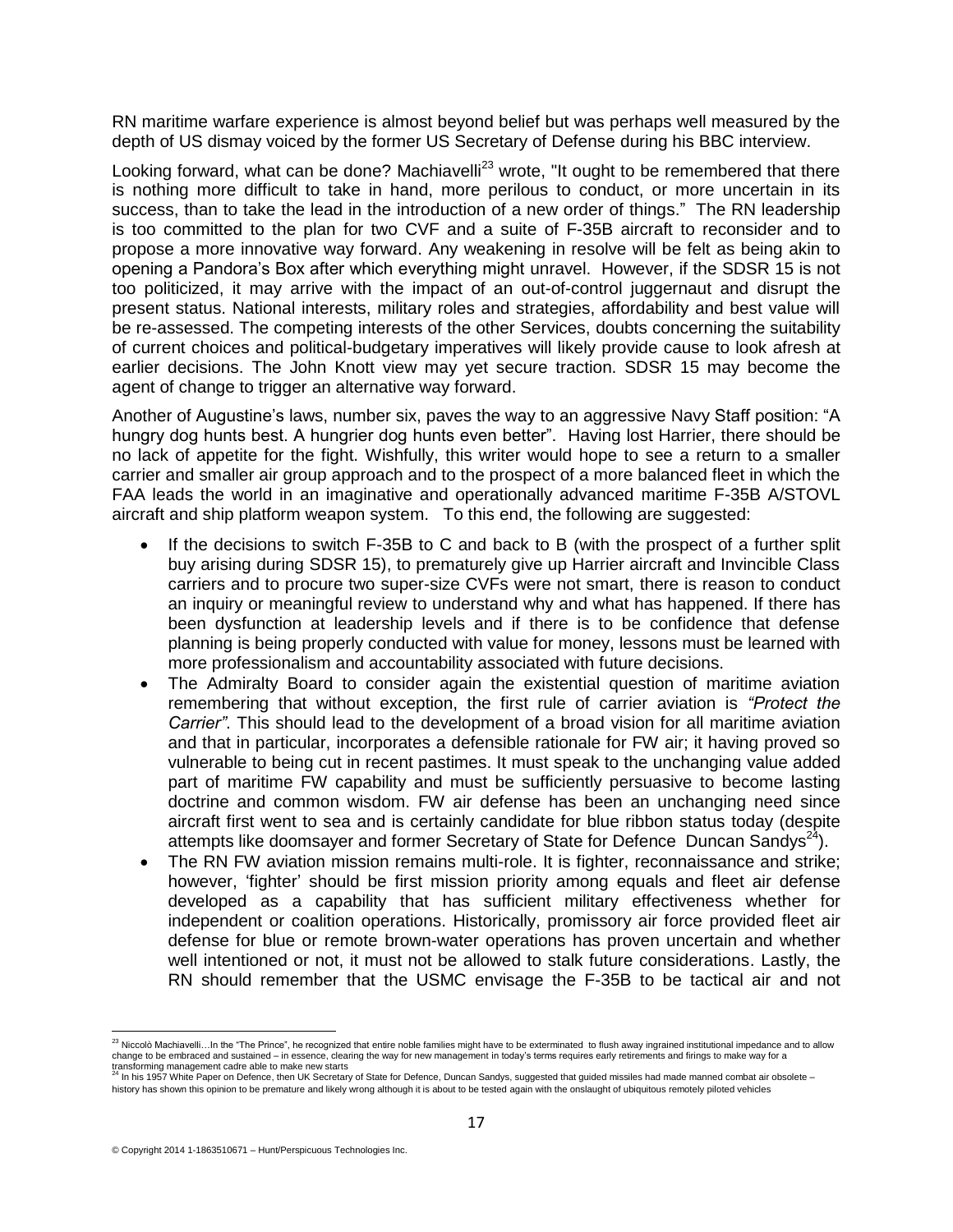strategic strike and so, UK F-35B stand-off capability expectation should be held in sensible check.

- Coalition operations have challenges of their own because national weapon systems are different, usually leading to sub-optimal standards of interoperability. Starting from a point of nearly identical operating systems, with time national systems change linearly but comparatively, with other coalition systems, they change exponentially. Maintaining lavish coalition commonality comes at a high price and future RN maritime FW aviation should not become a slave to it.
- As discussed above, the RN should remain committed to the F-35B but the total procurement should be split, with the RAF buying F-35C recognizing better land based performance of the big-wing variant. Initially, two F-35B squadrons might be established with one deployable and the second a headquarters unit. F-35B squadrons might be located not at Marham but at RNAS Yeovilton with this base becoming established as a *Center of Excellence* for maritime A/STOVL operations, development and sustainment of specialist expertise. Virtual facilities (interware) would enable Yeoviliton to act as an effective satellite to Design Authority, RAF and other support organizations. FW maritime aviation is a domain expertise in its own right and if not protected, is quickly perishable. Maintaining currency in three roles, deck launch and landing and day-night capability is a massive continuation training burden. A slow recovery from the Harrier-Invincible Class decisions will probably prove this to any doubters. Rickover, Trenchard or Mitchell-like focus is required to explain and defend a strategy that is developed to re-build and subsequently protect this expertise in future times. There may be a suggestion that this is parochial and thoroughly counter to an anticipated future of shared assets and combined operations. Perhaps, but failing this, F-35 integration with nascent Eurofighter Typhoon strike air group imperatives will gradually dominate the importance of integration with aircraft carriers and maritime operations will not achieve or maintain the level of excellence that is necessary for seaborne operational effectiveness (You don't believe this? Go ask US Marine Corps air). The RN and RAF are clearly not enemies but there is a continuing competitive tension that demands mutual respect and the allowance for each to operate with a measure of operational independence.
- The 36-aircraft surge strike wing should be abandoned. RN squadrons might operate eight to twelve aircraft and an initial F-35B buy of ~36 aircraft is anticipated although full through-life attrition will be more.
- The ambitious power projection strike carrier concept to be abandoned on the basis of vulnerability weaknesses. However, with a priority to recover FW air capability, Queen Elizabeth to be commissioned into service. A new and revolutionary concept of fleet carrier to be developed at an accelerated pace and harmonized with A/STOVL F-35B and other VTOL assets. Three new build advanced multi-air capability fast fleet light (aircraft) carriers (AMFFLC) would be procured in phases and Queen Elizabeth sold off in the mid/late-2020s. Prince of Wales to be stopped as soon as possible or post SDRS 15 to save political face.
- The three new AMFFLC light fleet carriers would be designed to exploit A/STOVL aircraft capability and drive down size. At less than half the displacement of super carriers they might be designed for very high speed, fast reaction, long endurance, high survivability, compactness, reduced logistics dependency, deployability, capable of operating with fewer escorts and secondary/tertiary mission utility. To achieve transformational operational capability, nuclear propulsion is favored over gas turbinediesel integrated electric propulsion (IEP) system (or other CODOG). This single aspect would bring especial new lethality to operational effectiveness but is certainly a decision requiring boldness and dealing with the challenging cost and basing implications. Likely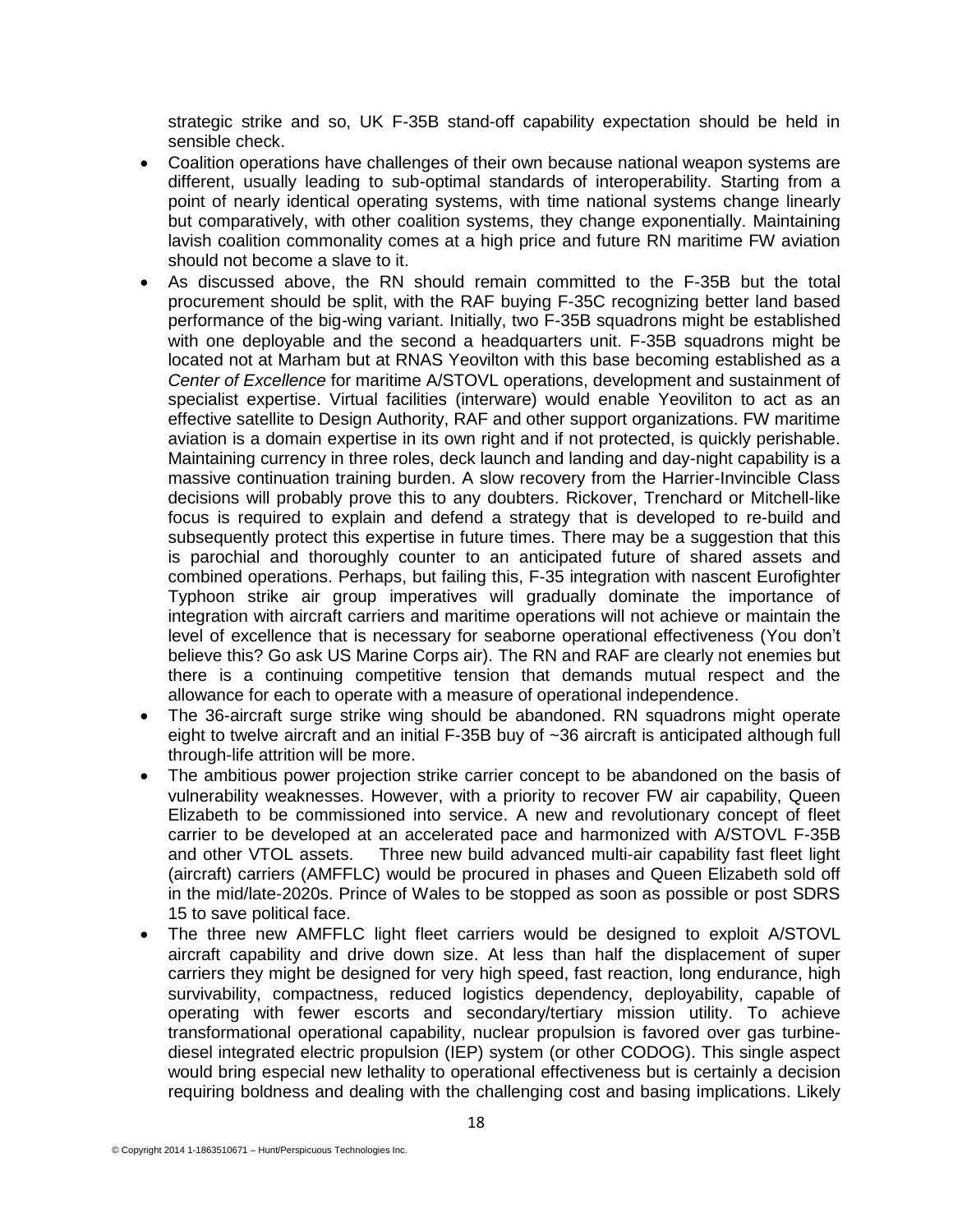the Board would need its own latter-day Rickover to fight the case. Other innovative systems might also be included such as the employment of assisted unmanned AEW capability. AMFFLC, provides a path to a revolutionary and disruptive multi-role maritime air warfighting capability that is effective against emerging threats. It requires the employment of innovative approaches and must be immune from making the type of uninformed decision that allowed the RN to toy with the use of the US-developed Electromagnetic Aircraft Launch System (EMALS). It would put the UK in the lead of world maritime A/STOVL technology.

- In the US the F-35, like an acquisition maelstrom, has sucked in resources so completely that it has left less than 'thin pickings' for any other strike-fighter approach even though the USN and USAF continue to muse more bespoke options. Despite having superior performance to the F-35B, the F-35C is not a strategic strike aircraft such as a B-2 or B-1B. The USMC sees its F-35B as tactical air. The F-15E Strike Eagle and USN F-18E Super Hornet with their re-assuring twin engine configuration have survivability benefits and are good value for money. Although the single versus twoengine argument was settled in JAST during the mid-nineties and the decision served to solve a USN acquisition conundrum, it still left the more cautious folk wistful over the absence of mutual engine backup. As the RAF considers the challenges of Syria-Iraq type long range strike operations, it too may take comfort that Tornado has two engines like the 15E and 18E. Clearly, the RAF has some critical thinking to do as it weighs the positives and negatives of lower signature, external/internal weapons carriage and two engine redundancy
- Allowing cost to drive weapon system capability and not those threats that must be countered militarily is a dangerous path that can lead to being out-classed by enemy systems. Affordability is unquestionably vital and has to be part of any modern system design approach. However, there is the common sense that says that a system that costs very little to field but also possesses little lethality is actually worth nothing to the warfighter. The CVFs are the product of a massive meat-grinding acquisition system lacking the sensitivity to pursue the most revolutionary, innovative and synergistic technical approaches. Adherence to artificial Key User Requirements, industrial share issues and the huffing and puffing of Parliamentary Defence Committee oversight on matters technical transfer and so on have served to dull the appetite for truly transformational approaches that are ahead of their time. This is something that the UK has been good at doing in the past sometimes but has lost its way with the sizing issue of the CVF super carriers. Examples such as the 2005 RAND Corporation report '*Options for Reducing Costs in the United Kingdom's Future Aircraft Carrier (CVF)*  Programme<sup>25</sup> concerning detail ship outfitting choices illustrate a "penny wise"<sup>26</sup> catchup mentality to acquisition versus a grander and smarter strategy that exploits a synergistic carrier and A/STOVL techno-operational fit. The RN desperately needs its own Rickover to point the way!

At various points, this article has contrasted the clear sense of doctrinal purpose shown by the USMC for their F-35B within the VTOL Marine force structure with the often perplexing path taken by the RN which has stayed subservient to the flawed will of its political masters. If the RN is to do better, there are a number of lessons that should be learned to prevent a near future repeat of the more obvious mistakes – UK Governments of all molds and the Services all share in the responsibility for the present situation. As things stand, this writer believes that the RN has a choice of whether to brazen it out through the SDSR 15 or to begin to turn the page, to

 <sup>25</sup> The RAND report examined both procurement and construction costs, and in-service costs but not whether the conceptual approach of super carrier size and A/STOVL

provides superior design harmony.<br><sup>26</sup> From the idiom, *"penny wise and pound foolish"*, indicating prudence and thriftiness with small amounts but wasteful and spendthrift with large amounts…